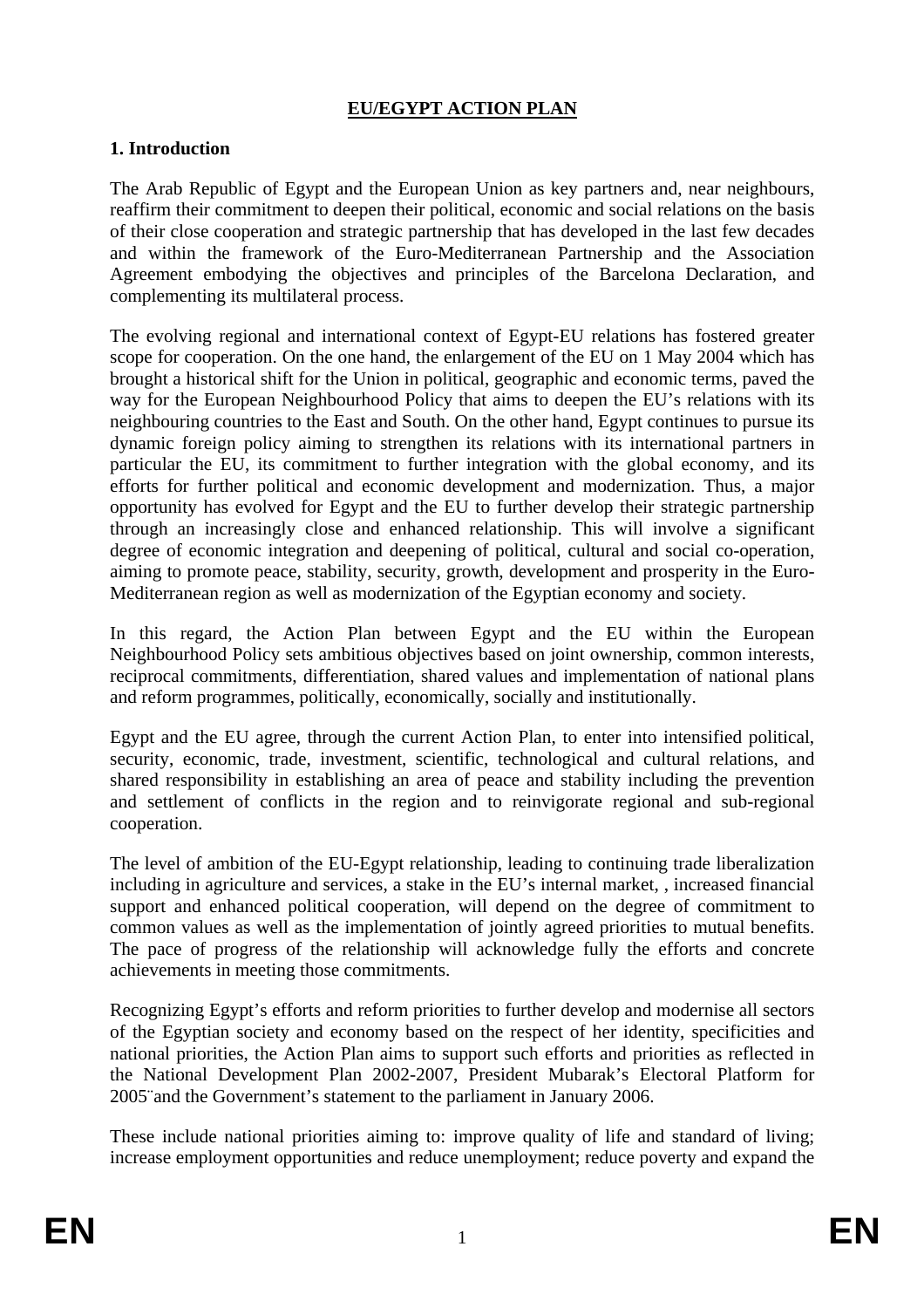coverage of social security; eradicate illiteracy and develop education and higher education; consolidate the role of institutions, promote the protection of human rights and fundamental freedoms; continue maintaining and ensuring judiciary independence; expand the participation in political life; enhance human resources and institutional capacity building; increase rates of economic growth and investments; increase female participation in development; achieve a significant expansion in the production and exports capacities; improve industrial potentials; promote innovation, scientific research and technological development and preserve the environment.

This Action Plan is a first step in a process covering a timeframe of three to five years. Its implementation will help fulfil the provisions and aims of the Association Agreement (AA) and will encourage and support Egypt's national development, modernization and reform objectives. . It will furthermore help to devise and implement policies and measures to promote economic growth, employment and social cohesion, to reduce poverty and protect the environment, thereby contributing to the long term objective of sustainable development. Implementation of the Action Plan will also help, where appropriate, further integration into European Union economic, social and technological structures and significantly increase the possibility to advance the approximation of Egyptian legislation, norms and standards to those of the European Union in appropriate areas, thereby enhancing prospects for trade, investment and growth.

The Action Plan will take into account the balance between the acceleration necessary for dynamic implementation and modernization of the Egyptian economy and the imperatives of a sustainable socio-economic development.

Egypt's unique geographical position and her historical and strategic relations with the Arab and African countries, and her key role for peace and stability in the Middle East, as well as the EU's increasing role on the global arena and its enhanced contribution to peace, security and economic development in the Mediterranean and the Middle East, enable Egypt and EU, through this Action Plan to further develop their cooperation on regional and international issues, particularly referring to the Middle East Peace Process, disarmament and arms control, non proliferation of weapons of mass destruction and their delivery systems in the Middle East and elsewhere, and the fight against terrorism; to enhance and to promote dialogue between cultures and civilizations and to promote South-South trade and cooperation.

In order to contribute to the realization of the ambitious objectives of this Action Plan, the EU will provide appropriate financial support through the different available financial instruments.

The AA is the legal framework governing the bilateral relations between Egypt and the EU.

# **New Partnership Perspectives**

The European Neighbourhood Policy and Egypt's policy to deepen its relationship with the EU open New Partnership Perspectives:

- The perspective of moving beyond the existing relationship to a significant degree of economic integration including through a stake in the EU's Internal Market, which aims to promote the free movements of goods, services, capitals and persons and the possibility for Egypt to participate progressively in key aspects of EU policies and programmes.
- An upgrade in the scope and intensity of political cooperation.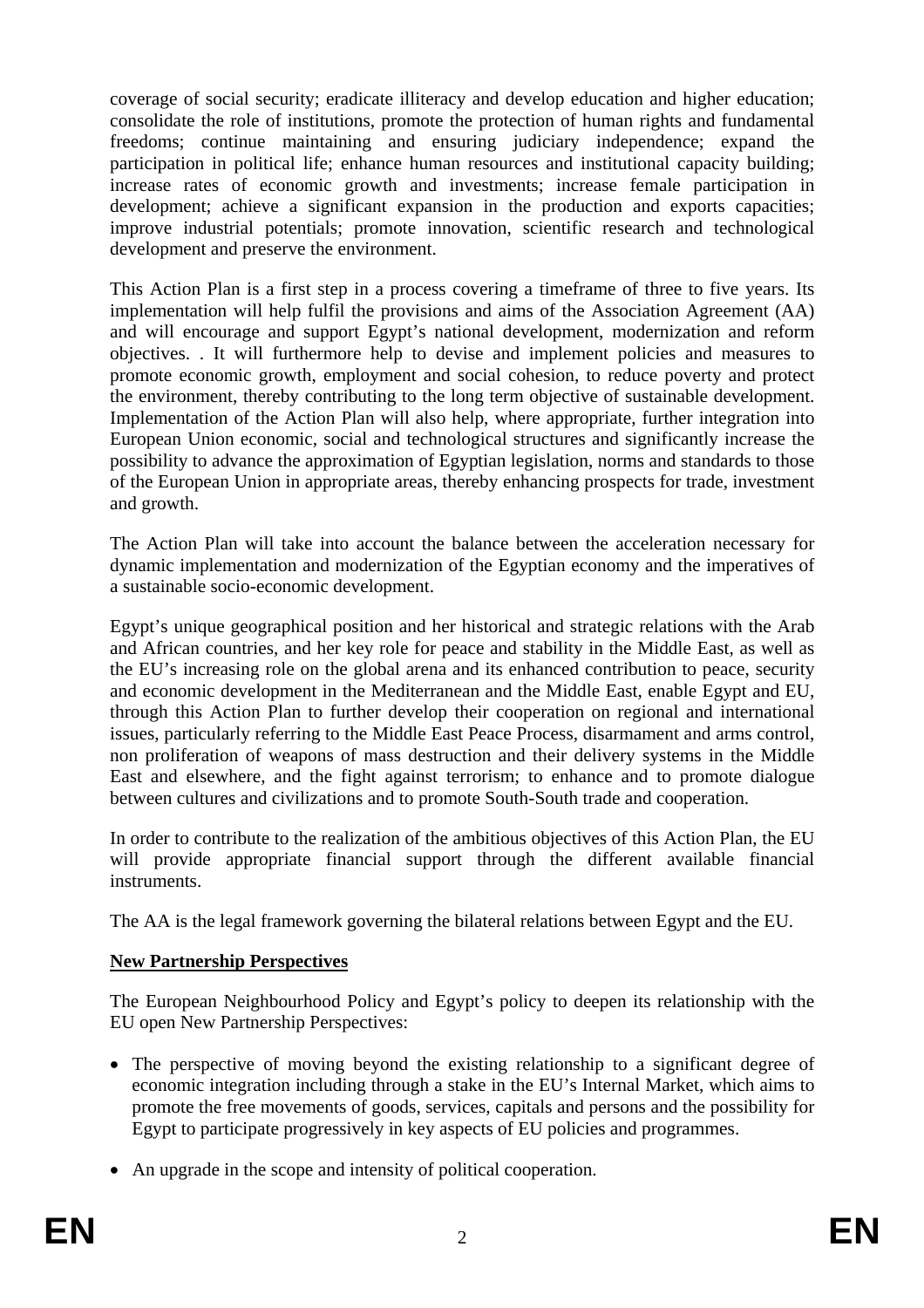- Deepening trade and economic relations through the continued reduction of trade barriers on both sides, increased access to each others' markets including in agriculture and services and continuous upgrading of economic legislations. This will stimulate trade and foreign direct investment and accelerate economic growth accompanied by a sufficient strengthening of the private sector and business conditions leading to a greater economic integration between Egypt and the European Union.
- Increased financial support: EU financial assistance for Egypt will be better targeted to support the implementation of the actions identified in the present document, as well as the implementation of the Association Agreement and development, modernization and reform agenda of the Government of Egypt, in particular developing human resources and enhancing the business climate to increase investment and employment. The European Commission is furthermore proposing a new European Neighbourhood and Partnership Instrument (ENPI) for this purpose, also covering cross-border and transnational cooperation between Egypt and EU Member States. There will also be support for infrastructure investment as well as for the development of the private sector and partnership through the European Investment Bank and FEMIP;
- Prospect of gradual opening of or reinforced co-operation in relevant European Community programmes, promoting i.a. cultural, educational, environmental, technological and scientific links;
- Support for meeting EU and international norms and standards and for modernization efforts including through technical assistance and twinning, as well as targeted support and advise for legislative approximation through mechanisms such as TAIEX;
- Enhanced direct cooperation between administrations based on the bodies set up by the Association Agreement in particular institutionalised thematic sub-committees.

In light of the fulfilment of the objectives of this Action Plan and of the overall evolution of EU–Egypt relations, consideration will be given to the possibility of a new contractual relationship.

## **Priorities for Action**

This Action Plan sets out a comprehensive set of priorities in areas within the scope of the Association Agreement. Among these priorities, all of which are important, particular attention should be given to:

- Enhance political dialogue and co-operation, based on shared values, including on issues such as continued commitment and efforts to achieve a just, comprehensive and lasting settlement to the Middle East conflict based on relevant UNSC resolutions and the terms of reference of the Madrid Conference and the principle of "land for peace".
- Enhance dialogue on security issues such as disarmament and arms control; non proliferation of weapons of mass destruction and their delivery systems, including the objective of establishing a zone free of WMD and their delivery systems in the Middle East; strengthening the fight against terrorism; peacekeeping.
- Enhance the effectiveness of institutions entrusted with strengthening democracy and the rule of law and consolidate the independent and effective administration of justice.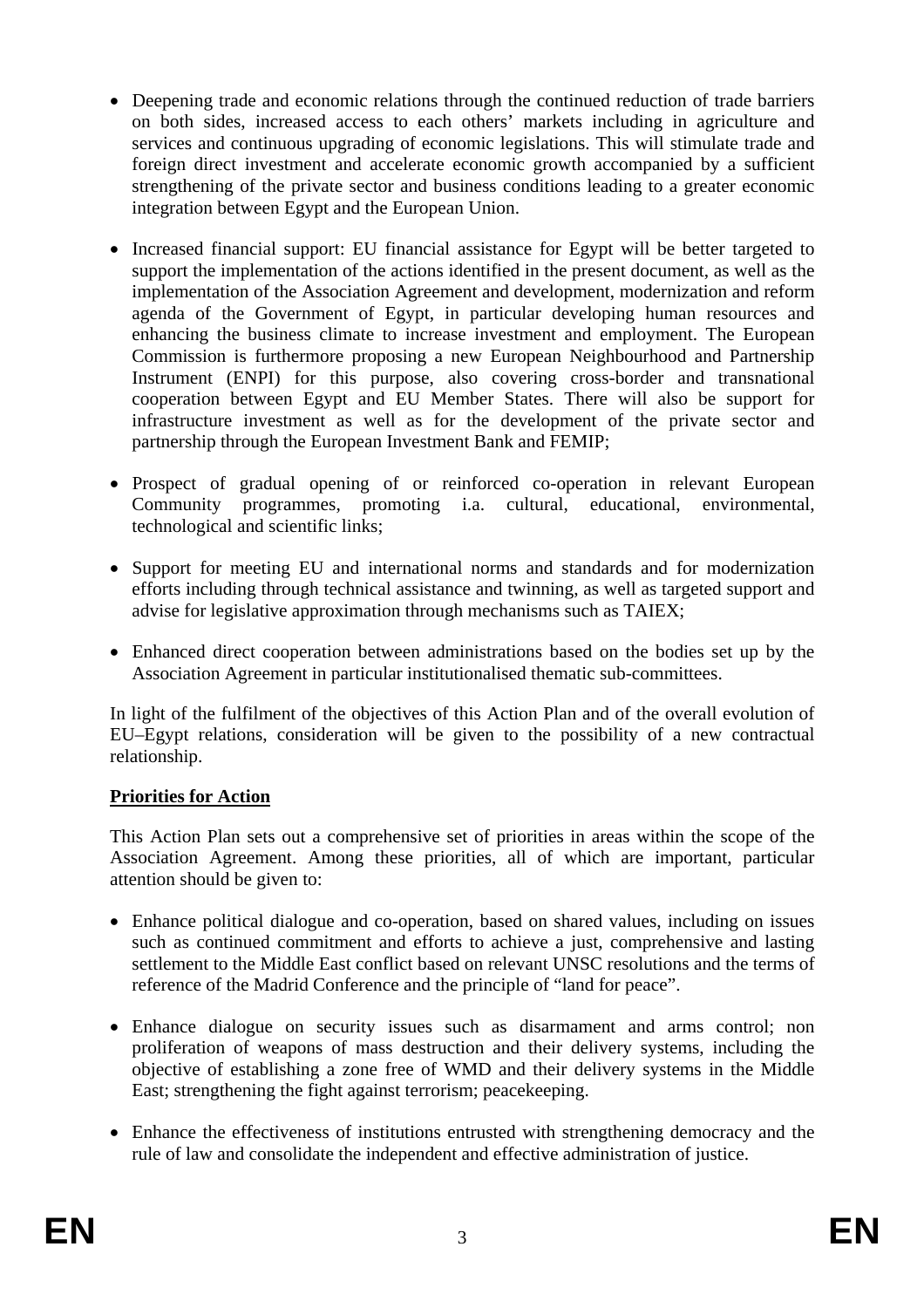- Promote the protection of human rights in all its aspects; improve the dialogue between cultures and religions, cooperate in the fight against intolerance, discrimination, racism and xenophobia and in the promotion of respect for religions and cultures. Such priorities would be pursued based on the principles of respect, understanding and equality.
- Increase economic integration with the EU, particularly by taking steps to the gradual liberalization of trade in services and on the right of establishment and to liberalize trade in agriculture, processed agricultural products and fisheries, and enhance Egypt's export potential to the EU market by upgrading the quality of Egypt's agricultural production through improving sanitary and phytosanitary standards and rural development.
- Improving macroeconomic governance, reforming the financial sector, strengthening the role of the private sector, enhancing the business climate, in particular for SMEs, eliminating institutional, regulatory and administrative obstacles with a view to attract increasing national and foreign investments and to create job opportunities, consequently alleviating poverty.
- Boost industrial development and enterprises capabilities and competitiveness through improved skills, better access to finance, promotion of new technologies, encouraging entrepreneurship and innovation, and development of efficient business support services and increase labour force productivity.
- Deepen and enhance the existing economic dialogue and identify areas suitable for gradual regulatory upgrading and approximation with EU technical legislation, standards and conformity assessment procedures
- Proceed in reforming the tax system, improving public finance management, and upgrading public institutions.
- Promote south-south trade, through encouraging FDI participation in regional projects such as: infrastructure, trade facilitation, energy and transport.
- Strengthen cooperation on poverty reduction and social development, in particular in the areas of combating illiteracy, education reforms, upgrading the vocational training, training systems, quality assurance, as well as better socio-economic inclusion and social insurance and developing the health sector reform, with a particular focus on increasing the level of health security, health information and knowledge. Reforms of the education and higher education systems aim among other issues at enhancing overall quality and relevance to the labour market.
- Promote cooperation in the area of science and technology, develop national capabilities of technical, scientific and technological research and innovation, the development of R&D and transfer of technology, promote links in scientific research, strengthen efforts to implement the EU-Egypt Agreement on Scientific and Technological cooperation, strengthen links between higher research institutes and education institutions.
- Promote cooperation in the area of information technology and communications through promoting information society and its sustainability, including the use of ICT in development, the development of the ICT industry, innovation, in addition to the use of new technologies and electronics means of communications by businesses, government and citizens, as well as strengthening scientific and business links.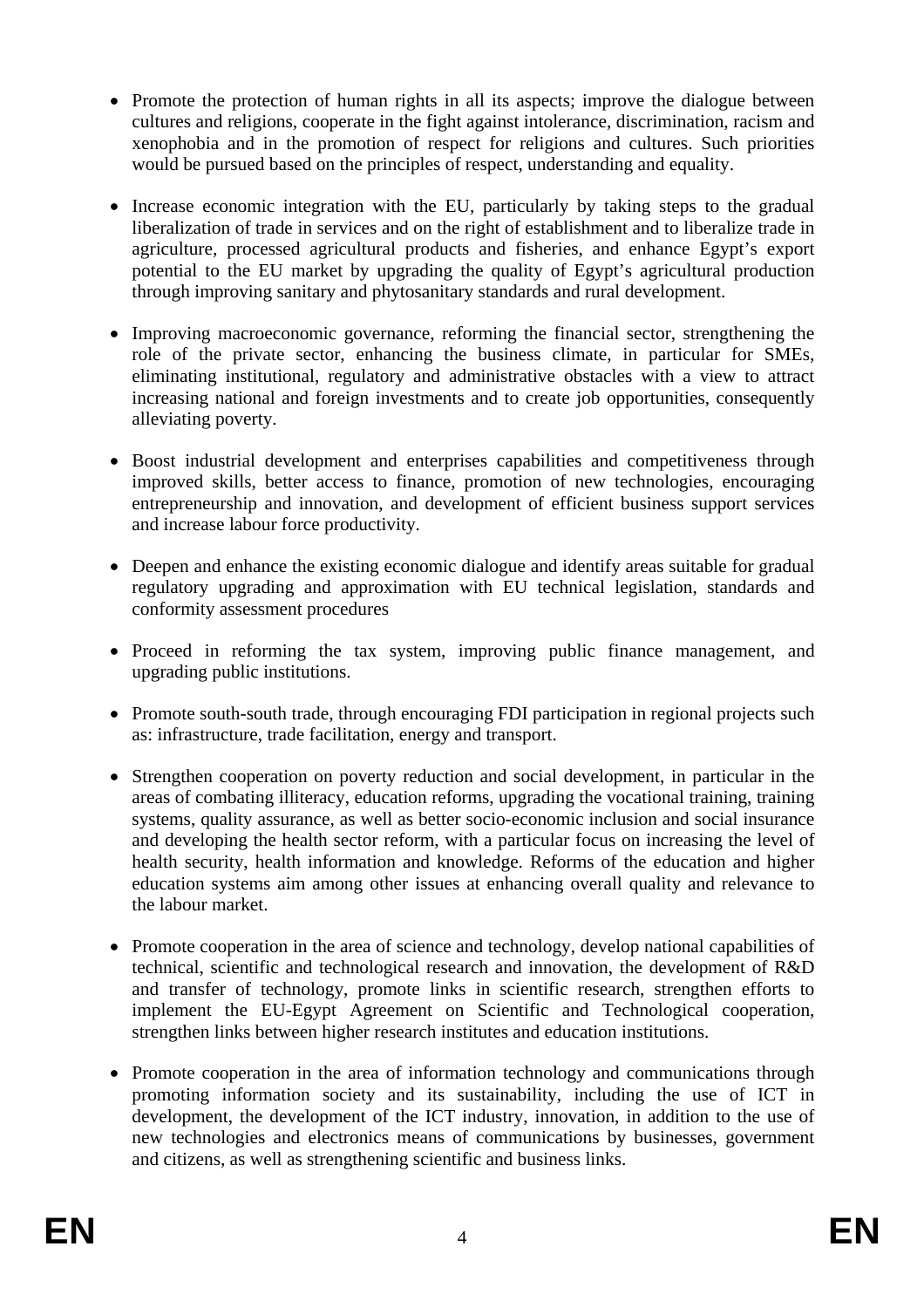- Strengthen co-operation on migration-related issues, including the effective joint management of migration flows, legal and illegal migration, readmission, facilitation of the legal movement of individuals, equal treatment and social integration for legal migrants, and asylum issues.
- Promote cooperation on fight against organised crime, including trafficking in human beings, fight against drugs, fight against money laundering, and police and judicial cooperation.
- Promote co-operation in the transport field, in particular on developing infrastructure policies, implementing the sector reform programme aiming at separating regulatory, management and operation tasks; promoting the involvement of the private sector in transport projects and services; applying air, maritime, and road safety measures, and developing a Civil Global Navigation Satellite System (GALILEO).
- Enhance cooperation in the energy sector, in particular through energy policy exchanges, the gradual convergence towards the principles of the EU internal electricity and gas markets, the development of energy networks including facilitation of natural gas transportation between Egypt and the EU via the Arab gas pipeline, regional cooperation, and enhancing energy efficiency and the use of renewable energy as well as cooperation in the oil and gas industry.
- Strengthen the environmental dimension of public policy and EU-Egypt co-operation: promotion of sustainable development policies and actions, including on climate change, desertification and air, soil and water pollution.
- Strengthen links and co-operation in "people-to-people" contacts in youth and sports, culture and audiovisual areas and civil society.

Cooperation and actions under this Plan shall be consistent with national laws and legislations.

Progress in meeting these priorities will be jointly evaluated in sub-committees established by the Association Agreement. On this basis, the EU and Egypt will review the content of the Action Plan and decide on its adaptation and renewal. After three years, Egypt and the EU will consider future prospect of the development of bilateral relations, including the possibility of new contractual links.

## **2. Actions**

## **2.1. Enhanced political dialogue, economic and social development and reform**

#### **2.1.1. Enhanced political dialogue and reform**

#### *a) Democracy and rule of law*

*Enhance the effectiveness of institutions entrusted with strengthening democracy and the rule of law* 

– Strengthen participation in political life, including the promotion of public awareness and participation in elections.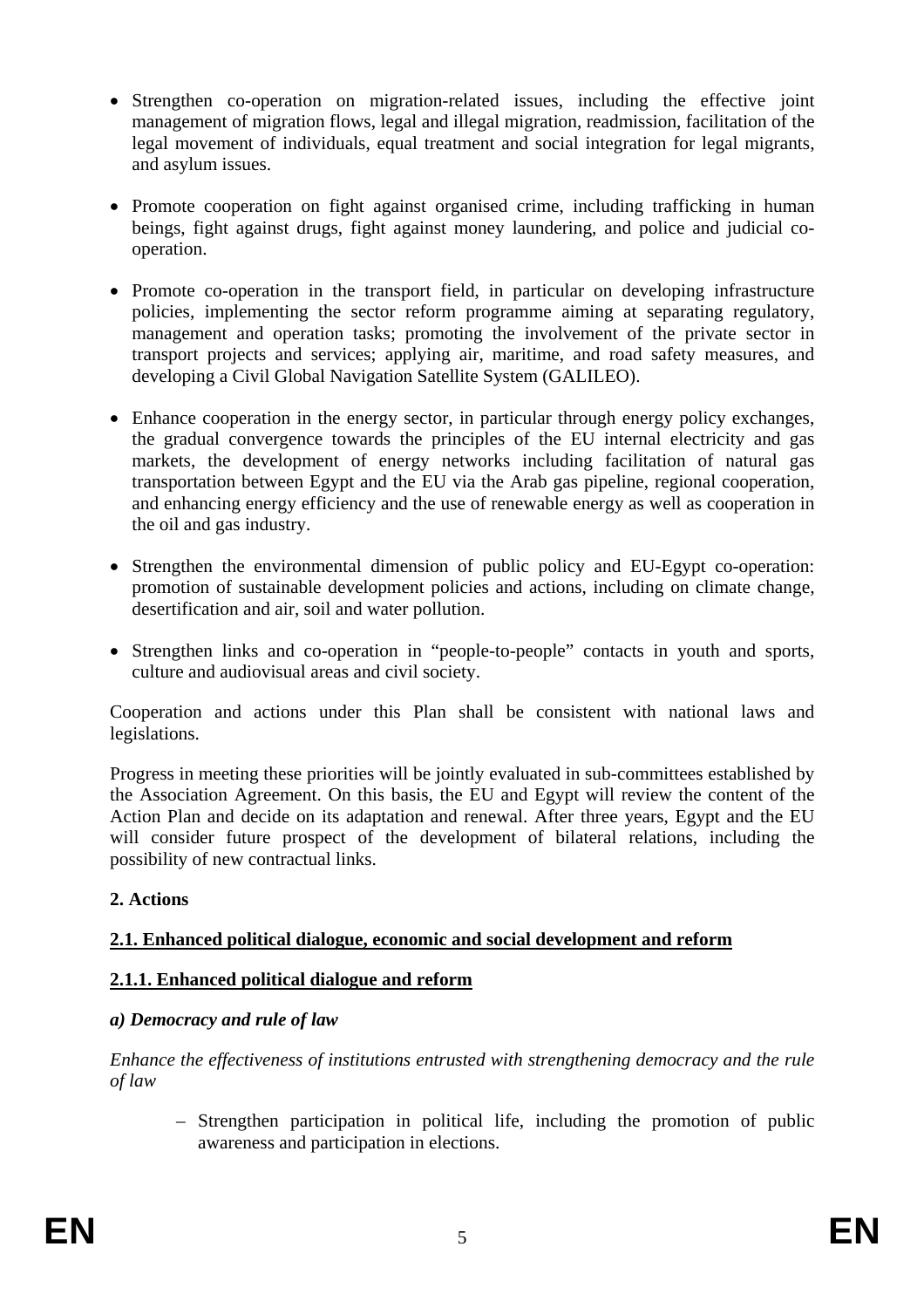- Exchange experience in the field of elections and jointly develop cooperation in areas of shared interest including through providing assistance on registering electors and capacity building.
- Foster the role of civil society and enhance its capacity to contribute more effectively to the democratic and political process as well as to the economic and social progress in accordance with national legislation.
- Pursue and support the efforts Government of Egypt towards decentralization and the reform of local administration.
- Enhance the ongoing political dialogue between the Egyptian and the European Parliaments.
- Establish a formal and regular dialogue on Human Rights and Democracy in the framework of the Association Agreement in the context of the relevant subcommittee.
- Pursue and support the Government of Egypt in the further modernization and development of public services rendered to citizens, promoting accountability, transparency and contestability.

#### *Consolidate the independent and effective administration of justice and improve prison conditions.*

- In the context of political and democratic reform, continue the ongoing process of strengthening, maintaining and ensuring the independence of the judiciary.
- Further develop measures to increase the capacity and efficiency of the justice administration (including prison) and access to justice, including capacity building of bodies entrusted with the implementation of the law.
- Support Egyptian government policies and programmes aiming at improving places of detention and prison conditions, especially the placement of minors.

## *b) Human rights and fundamental freedoms*

- Support Egyptian government efforts to protect human rights and fundamental freedoms in line with international conventions to which Egypt is party and to elaborate a human rights strategy in partnership with the NCHR and with appropriate consultation of other relevant organizations.
- Strengthen the culture of respect for human rights and fundamental freedoms in Egypt and in the EU.
- Support Egyptian efforts to strengthen the capacity and effectiveness of competent Egyptian public institutions and councils.
- Continue the review of respective national legislations to further align their laws and practices with international human rights instruments to which they are party and taking into account relevant UN recommendations.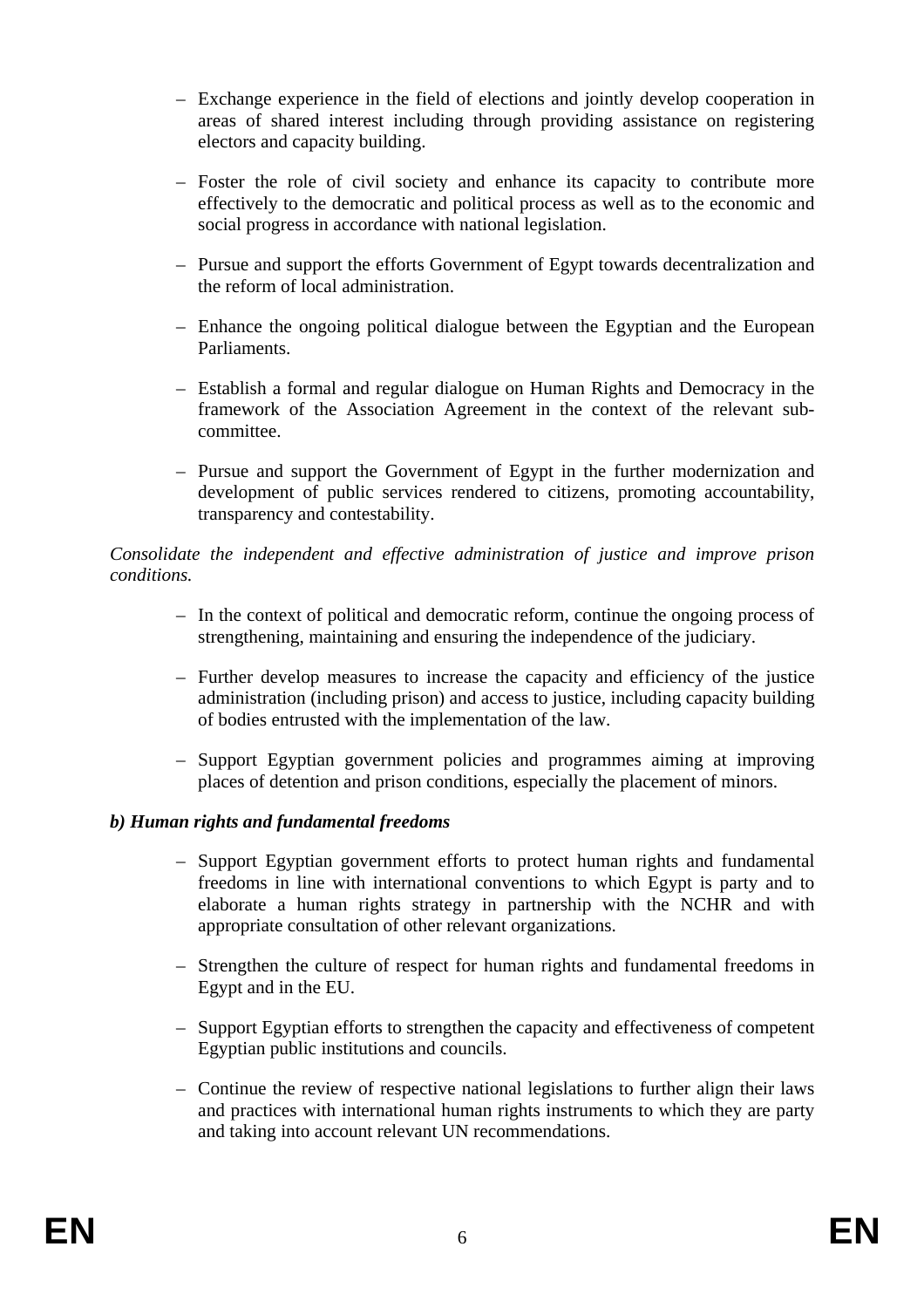- Examine the possibility of accession to the optional protocols to international human rights conventions to which Egypt is a party.
- Continue and enhance cooperation with UN and African human rights treaty mechanisms, as well as with the newly established UN Human Rights Council.
- Examine the possibility for the EU Member States to sign the UN Convention on the Rights of Migrant Workers and Members of their Families.
- Promote dialogue on policies for physically and mentally disabled.
- Promote a dialogue on Rome Statute of International Criminal Court.
- Examine the relevant UN recommendations and the recommendations of the Egyptian National Council for Human Rights pertaining to security, detention conditions and prison staff with a view to their practical implementation in order to protect the human rights and integrity of detainees and to fight impunity.
- Initiate a review of laws and regulations dealing with pre-trial and administrative detention systems taking into consideration the relevant UN recommendations, particularly in order to ensure the prompt access of detainees to legal counsel and family.
- Ensure the possibility of legal recourse against death sentences for all types of courts, in accordance with the UN Safeguards guaranteeing protection of the rights of those facing the death penalty and taking into account Article 4 and article 6 of the International Covenant on Civil and Political Rights.
- Engage in a dialogue on the death penalty.
- Co-operate to promote the achievement of the right to development in bilateral and multilateral fora.

#### *Rights of women and children*

- Promote the enhancement of women's participation in political, economic and social life as well as their role in the political decision-making process by supporting the formulation and implementation of Egypt's government policies and programmes.
- Support Egypt's efforts to promote gender equality and reinforce the fight against discrimination and gender-based violence, including strengthening the activities of the National Council for Women including its periodic review of the relevant existing legislation and recommendations for new legislation.
- Consolidate the rights of the child through the application of the relevant UN Convention on the Rights of the Child and consider revising existing legislation taking into account the recommendations of the relevant UN Committee.
- Support the efforts of the Government of Egypt to eradicate the practice of female genital mutilation including through appropriate legislative actions and the raising of public awareness.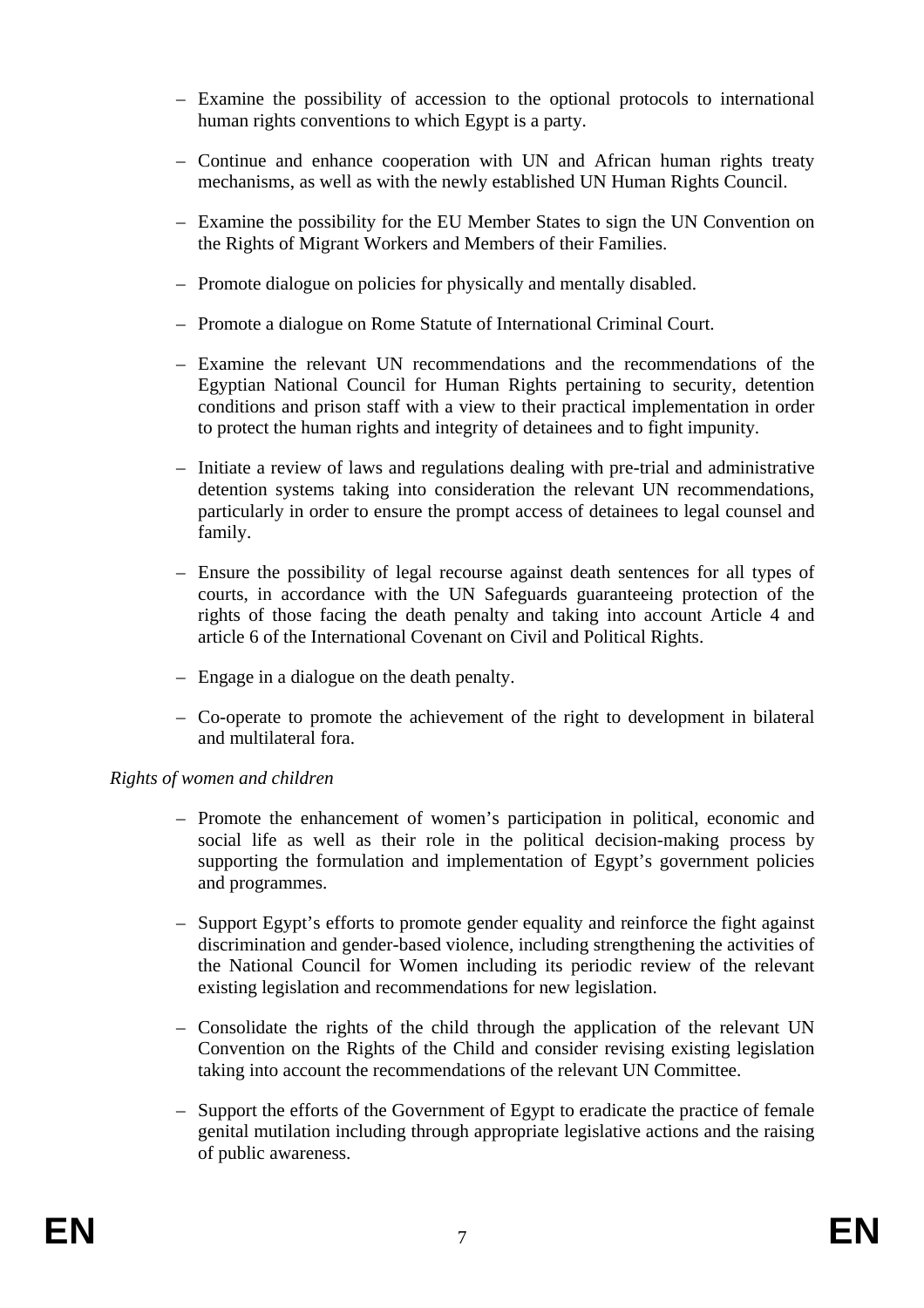#### *Freedom of association and of expression and pluralism of the media*

- Implement measures that promote the right of assembly and association in accordance with the International Covenant on Civil and Political Rights.
- Assert freedom of expression and independence of the media by facilitating the work of independent information providers including through appropriate legislative action.
- Examine the possibility for developing specific legislation on the protection of private data.
- Pursue the liberalisation process in the information sector and further increase access to information for all citizens including by reviewing the legal and administrative frameworks.
- Establish joint cooperation activities on media issues including capacity building.

#### *Fight against discrimination, intolerance, racism and xenophobia*

- Cooperate to combat all forms of discrimination, intolerance, racism and xenophobia and in particular hate or defamatory discourse based on religion, beliefs, race or origin, inter alia through exchange of best practices and legislative action, as required.
- Strengthen the role of media in combating xenophobia and discrimination on the grounds of religious belief or culture and assume its responsibilities in this regard.
- Promote efforts, in Egypt and the EU, towards increasing tolerance, understanding and respect of all religions and cultures.

#### *Fundamental social rights and core labour standards*

- Develop a dialogue on fundamental social rights and core labour standards.
- Support measures that enhance the development and independence of trade unions and their role in economic and social life.
- Enhance the effective implementation of core labour standards as defined in the 1998 ILO Declaration on Fundamental Principles and Rights at Work and related ILO Conventions.

## *c) Co-operation on foreign and security policy*

#### *Strengthen the Political dialogue and co-operation on foreign and security policy*

- Enhanced political dialogue and cooperation in jointly agreed areas of Common Foreign and Security Policy (CFSP) and European Security and Defence Policy (ESDP) through the current frameworks or through new mutually agreed frameworks.
- Engage a dialogue through their respective missions in UN/multilateral institutions on issues of common interest, including peacekeeping operations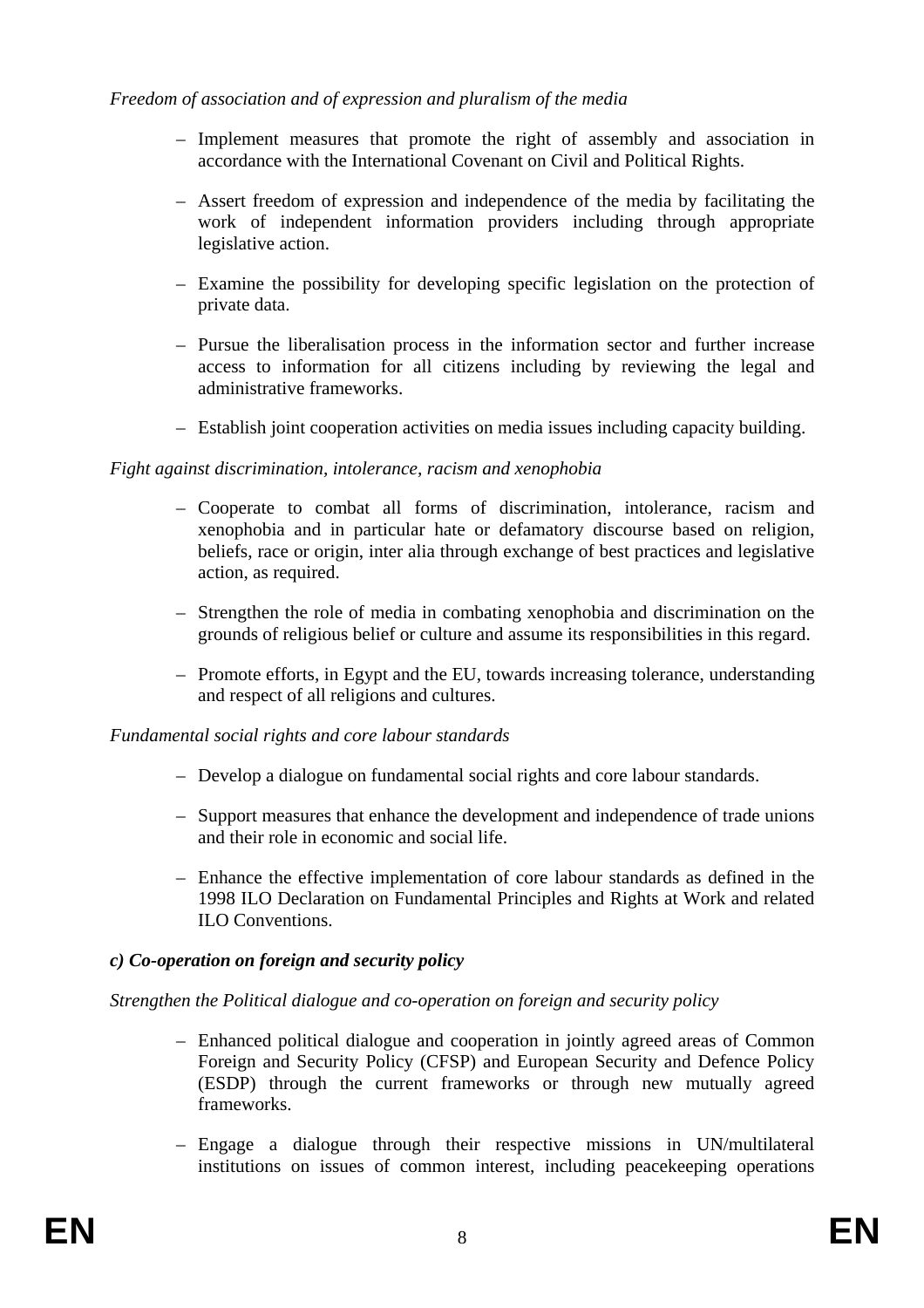conducted within the framework of the UNSC resolutions, and cooperate where appropriate.

- Cooperation on promoting disarmament efforts, in particular, those aimed at enhancing regional stability and on further coordinating their efforts in international fora to this end, in accordance with respective membership of relevant international instruments, including working together against the illicit trade of small arms and light weapons in all its aspects.
- Dialogue and cooperation on regional issues (advancement of the Middle East Peace Process, the stability and territorial integrity of Iraq and Sudan, other regional initiatives aimed at economic and social development particularly in Africa, NEPAD, Nile Basin Initiative)
- Cooperation aiming at strengthening the application of international law and of principles of the UN Charter and cooperation for the promotion, dissemination and ensuring the respect of international humanitarian law at the regional and international levels.
- Cooperation in conflict prevention and crisis management, including cooperating with the Cairo Centre for Training on Conflict Prevention and Peacekeeping in Africa and within the framework of the Bridge Project for the creation of Euro-Mediterranean system of mitigation, prevention and management of natural and man-made disasters.
- Develop an Egyptian national strategy on disaster management and reduction.
- Develop trilateral cooperation in areas of mutual interest taking into consideration their respective development cooperation mechanisms.

## *d) Combating terrorism.*

- Ensure respect for human rights in the fight against terrorism in accordance with international law.
- Work on elaborating appropriate legislation to address the phenomenon of terrorism serving as a legal substitute to the application of the current state of emergency taking into account Egyptian national security considerations.
- Strengthen EU-Egypt co-operation on preventing and combating terrorism, including implementing the Code of Conduct on Countering Terrorism agreed at the Barcelona Summit in November 2005 as well as the initiatives identified in this Action Plan which will be discussed in the relevant sub-committees.
- Cooperate to reinforce the role of the UN in the fight against terrorism through the full implementation of the UNSC resolution 1373 (2001) and through the ratification and implementation of the 13 UN conventions and protocols on terrorism including the recently agreed Convention for the Suppression of Acts of Nuclear Terrorism.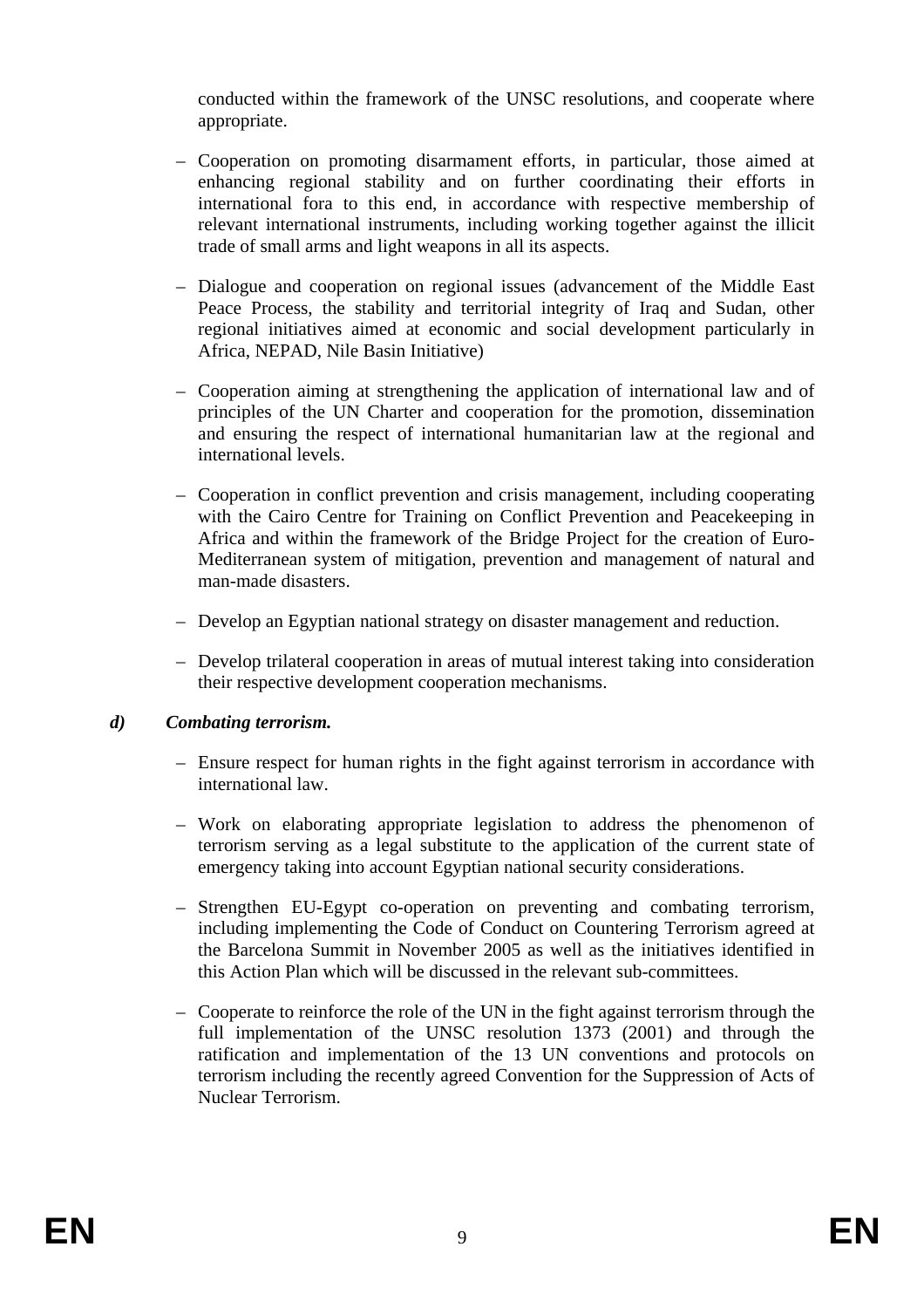- Pursue efforts to arrive at a Comprehensive UN Convention on International Terrorism and promote, following agreement on the Convention, President Mubarak's initiative to hold an international conference on terrorism.
- Cooperate to ensure the implementation of the standards laid down in the FATF's recommendations on terrorist financing.
- Exchange information on terrorist groups and their support networks in accordance with international and national law.
- Exchange views on means and methods used to counter terrorism, including in technical fields and training, and by exchange of experiences in respect of terrorism prevention.
- Foster international cooperation in the fight against and the prevention of terrorism by addressing all its causes.

## *e) Non-proliferation of weapons of mass destruction and their means of delivery*

- Co-operate on non-proliferation of weapons of mass destruction as well as their means of delivery including through implementing UNSC Resolution 1540/04, ensuring full compliance with and national implementation of existing international obligations and consider promoting the accession to and implementation of other relevant international instruments.
- Further develop cooperation in the prevention of and fight against the illicit trafficking of WMD-related materials.
- Cooperate on developing effective systems of national export control, controlling export and transit of WMD-related materials, including WMD end-use control on dual use of technologies, and effective sanctions for breaches of these export controls.
- Improve overall coordination in the non-proliferation area and examine specific threats related to WMD which undermine regional security and the scope of cooperation in addressing them.
- Promote the relevant provisions on the political and security partnership of the Barcelona Declaration with the objective to pursue a mutually and effectively verifiable Middle East zone free of weapons of mass destruction and their delivery systems in consonance both with President Mubarak's initiative in this regard and the principles of the EU Strategy against the proliferation of WMD.

## **2.1.2. Economic development and reform**

## *a) Monetary, exchange rate and fiscal policies*

*Consolidate progress made with a view to improving macroeconomic stability and to promoting growth and employment.* 

– Continue to pursue macroeconomic stability by reducing the inflation rate and gradually achieving price stability.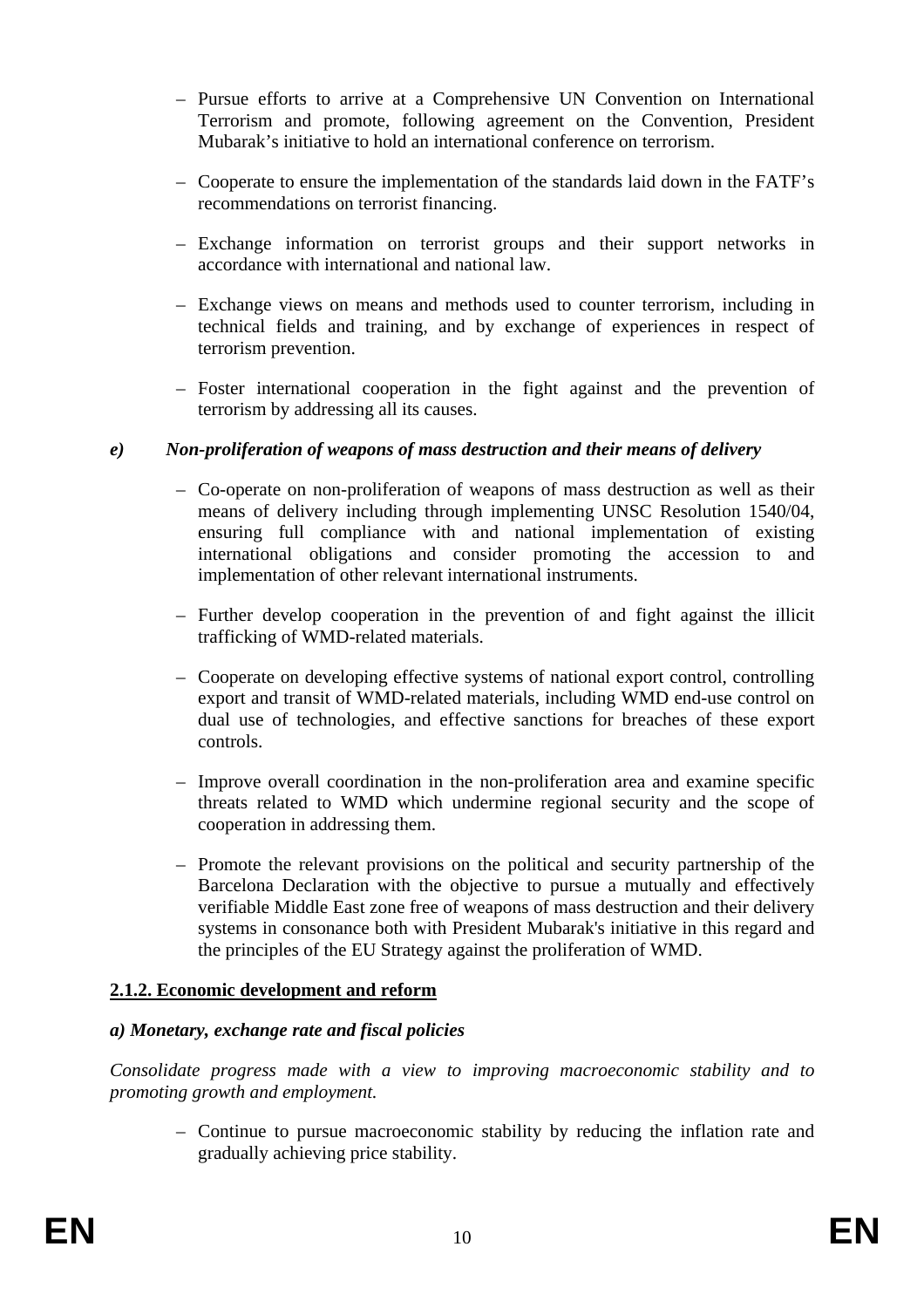- Complete the preparations for the new monetary policy strategy based on inflation targeting and representative price indicators and further strengthen central bank independence. Continue efforts to achieve sustainable public finances by reducing the central government deficit and the consolidated public deficit. Examine the scope for an increase of public investment in key budget areas - such as education and key infrastructure projects – through further rationalization of current government spending.
- Continue efforts for further progress in transparency and accountability of government finances, by publishing complete and timely information on the budget, fiscal outcomes and audit reports. Improve further the public finance management system, in particular by ensuring the comprehensiveness of the budget, by introducing a medium-term budget planning and a single treasury account.

#### *b) Functioning of Market Economy*

- Increase the capacity to create sustainable growth and employment by further improving the conditions of private sector development, enhancing the investment climate, and accelerating the privatisation programme. These measures should be accompanied by improving education and training including through EU support.
- Work to reduce gradually economic distortions as well as to better target subsidies to eligible groups of the population and upgrade the social safety net.
- Accelerate the reform of the financial sector, the restructuring and the privatisation of state banks and the introduction of strong financial market supervision.
- Improve the efficiency of public services and accelerate and streamline the procedures which are necessary to set up a new company.
- Reduce and accelerate judicial procedures which are necessary to enforce contracts.
- Develop co-operation in promoting and developing dispute resolution and exchange of expertise in the arbitration of commercial disputes.

#### *c) Sustainable Development*

#### *Promotion of sustainable development*

- Take steps to prepare a comprehensive national sustainable development strategy and to complete administrative structures and procedures to ensure strategic planning of sustainable development at the central level, as co-ordinated by the Ministry of Environment including through EU support where appropriate.
- Take steps to strengthen and develop the institutional setup for the integration of sustainable development considerations into other sectoral policies and plans, such as industry, energy, transport, regional development and agriculture.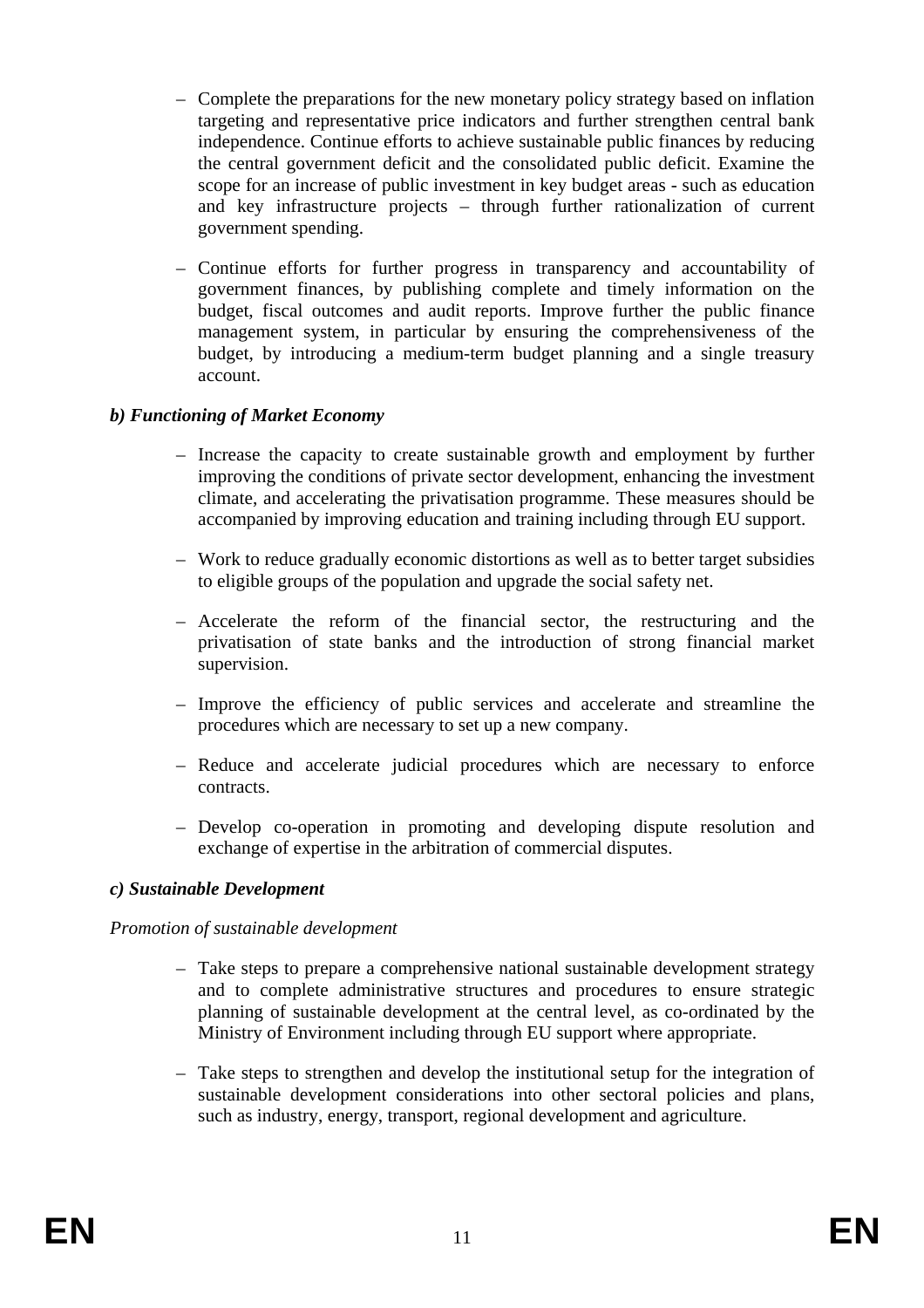– Share experiences between the Commission and Egypt about sustainable development strategies.

# *d) Agriculture and fisheries*

## *Pursue the modernization and restructuring of agriculture and fisheries.*

### *Agriculture*

- Cooperate in the implementation of the reforms in sectoral agricultural policies in line with the provisions of art. 50 of the Association Agreement.
- identify and adopt accompanying measures providing for the structural, institutional, legal and administrative support necessary in order to ease access to export markets, inter alia, by approximation of technical legislation; and in particular increase co-operation in the field of international marketing standards for all agricultural and processed agricultural products.
- identify and adopt measures in the sector of rural development, and at the level of the development of quality production (local products, food safety, organic products, geographical indications, etc., within the scope of the national rules), which would encourage the diversification of activity and the creation of new remunerative and sustainable trade flows and enhance the efficiency of water use.
- identify and develop measures to create a framework to encourage private investment;
- exchange expertise to strengthen the administrative capacity of the Land cadastre.
- Strengthen the role of agricultural research centres in improving the productivity, food safety and quality of agricultural products, and promote cooperation with European Research Centres, particularly in the areas of genetic engineering and biotechnology.
- Promote the use of modern technology in the agricultural sector and in different production phases.
- Promote the distribution and exchange of information on the agricultural policies and contribute to the transfer of expertise and experiences.

## *Fisheries*

- Reinforce the cooperation in order to implement the actions identified in the Declaration of the Ministerial Conference for the Sustainable Development of Fishery in the Mediterranean (Venice, 25-26 November 2003) in the framework of the relevant international instruments.
- Take steps to promote further the creation of fishermen associations with a view of implementing responsible fisheries and improve their capacity to be represented into international and multilateral organisations.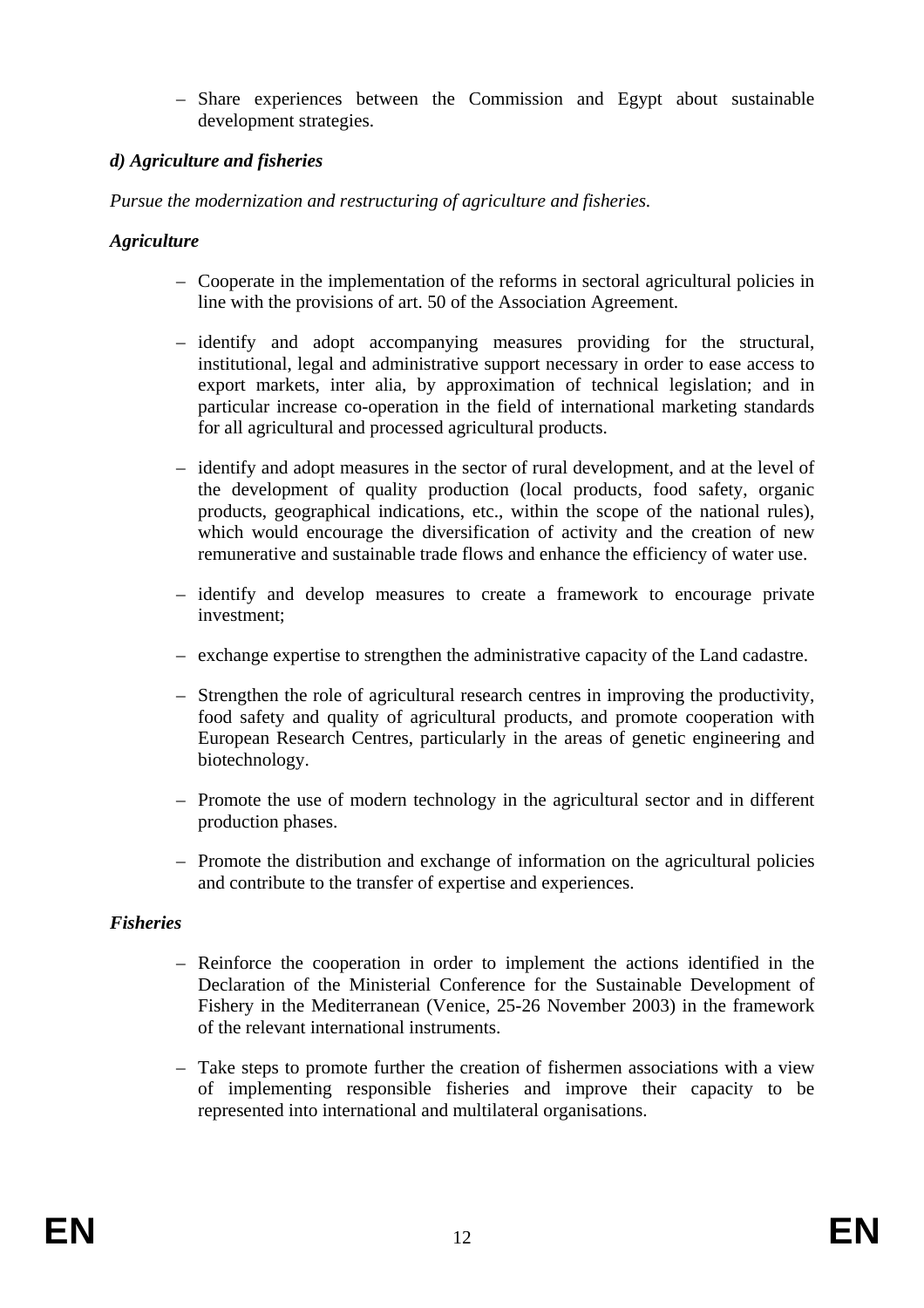- Increase the scientific and technical capacity to monitoring fisheries and evaluate the state of the exploited marine resources and marine environment.
- Improve scientific cooperation with the Regional Fisheries Body and in particular the GFCM with a view to strengthening a concerted and regional approach suited to the needs of sustainable fisheries and based on dialogue and coordination.
- Undertake necessary marketing infrastructure upgrading to cope with market demands and standards.

#### *e) Mineral resources*

– Encourage cooperation between EU Member States and Egypt to develop the mineral resources sector including through the establishment of a database on mineral resources, promoting relevant investment in Egypt and building human resources capacity.

## **2.1.3. Social development**

#### *a) Social situation, employment and poverty reduction*

#### *Enhance Social development in particular through dialogue and co-operation*

- Strengthen measures for poverty alleviation through the Poverty Reduction Strategy and the anti-poverty action plan.
- Engage in a dialogue on employment and social issues including the social consequences of economic reforms with a view to develop a joint analysis of the situation and identify possible measures in this field.
- Develop and implement market driven strategies for addressing the problem of unemployment; modernize the Public Employment Services.
- Support the implementation of the new labour code including through institutional capacity building. Continue the adoption of implementing regulations and build enforcement capacity.
- Strengthen the social dialogue at all levels (tripartite and bipartite).
- Ensure and develop the institutional capacity building of the social partners to take the suitable measures according to the International Labour conventions.
- Implement the relevant International Labour Conventions to which both Egypt and the EU Member States are parties.
- Strengthen the efficiency, targeting and coverage of social expenditures with a particular attention to the enlargement of the base of the targeted groups and to the improvement of social statistics.
- Engage in a dialogue on programmes and initiatives aimed at fostering social inclusion on the basis of the principle of non discrimination, with particular attention to the integration of disadvantaged, the disabled groups, the marginalised groups and people with special needs.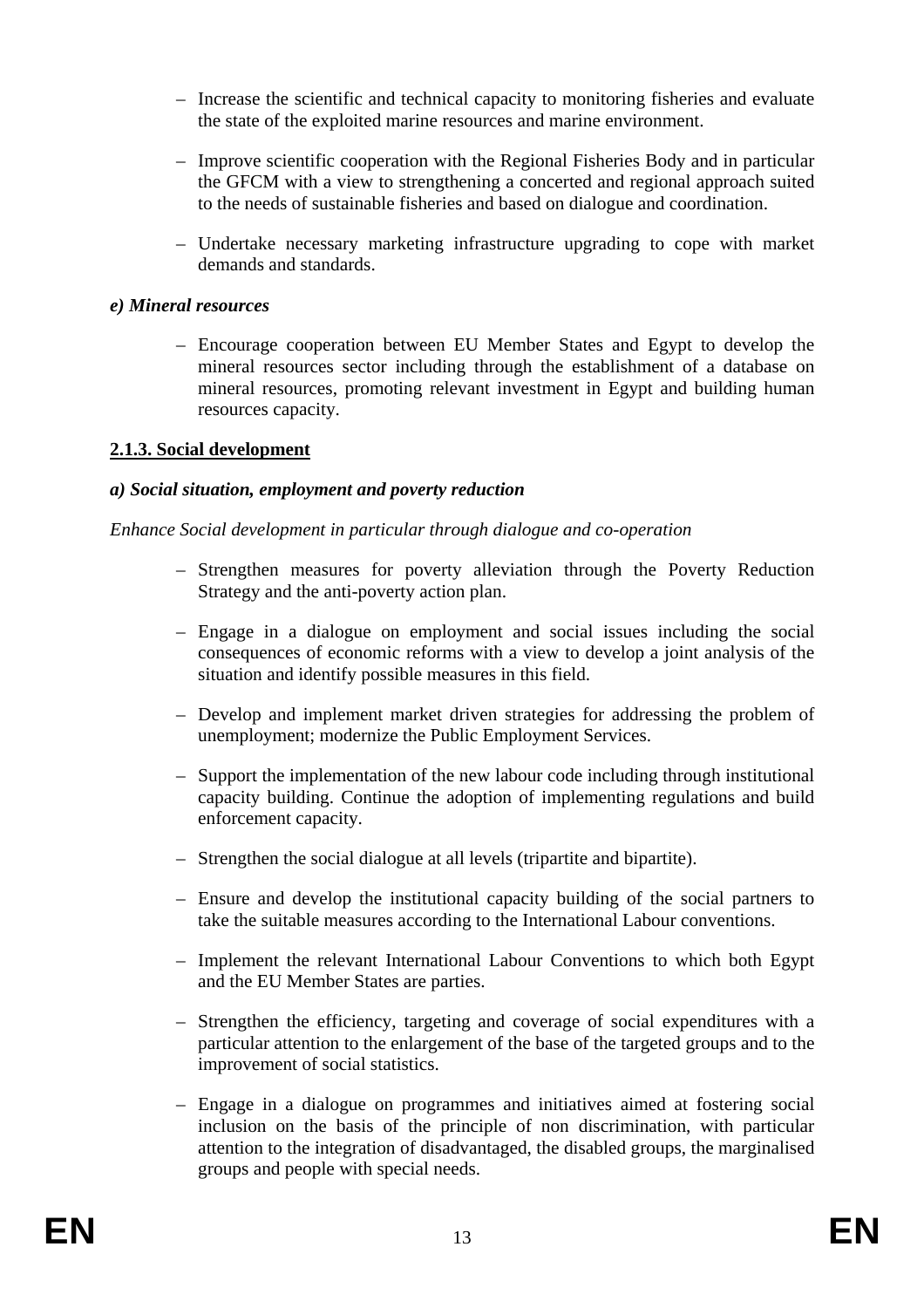- Ensure equal opportunities for women and men, including in the field of employment. Further enhance the role of women in economic and social progress.
- Enhance protection of rights of the children at risk, particularly working children, street children and children with disabilities, and intensify efforts to progressively eliminate child labour.
- Engage in a dialogue with a view to promote equal treatment of Egyptian and Community nationals who are legally residing and working in the territory of the Community or Egypt.
- Promote exchanges of experiences, dialogue and cooperation on matters of social security, notably on issues such as the reform of pension systems, the introduction of new instruments and the extension of the coverage of social protection and the improvement and enforcement of social security institutions.

#### *Strengthening socio-economic cohesion of Egyptians regions*

- Strengthen the regional development management structures. Implement the decentralisation of programme of services delivery and management at governorates level.
- Support the reduction of regional disparities in social and economic development, in particular in rural areas.
- Support policies that aim at ensuring access to basic health, education and social services for all.

## *b) Education and training*

*Support and enhance cooperation in reforming and upgrading the education and training systems and work within the framework of Egyptian plans towards convergence with EU and international standards and practice.* 

- Combat illiteracy and achieve education for all, especially for women and girls, by continuing the reform of the education systems, and pre-school education aiming at early childhood development.
- Continue and enhance a policy dialogue between EU and Egyptian authorities in the field of education and training.
- Continue to reform primary and secondary education to improve quality, especially through continuing decentralization and community involvement and human resources development for teachers and professors, as well as technical vocational education and training (TVET) to make it more responsive to market needs in the context of the Egyptian national educational standards.
- Reform higher education in line with the principles of Bologna process to improve internal and external efficiency. Foster the development of human resources and human capital, and promote the reform of higher education through the TEMPUS programme; ensure the integration of the social dimension in educational planning and programmes.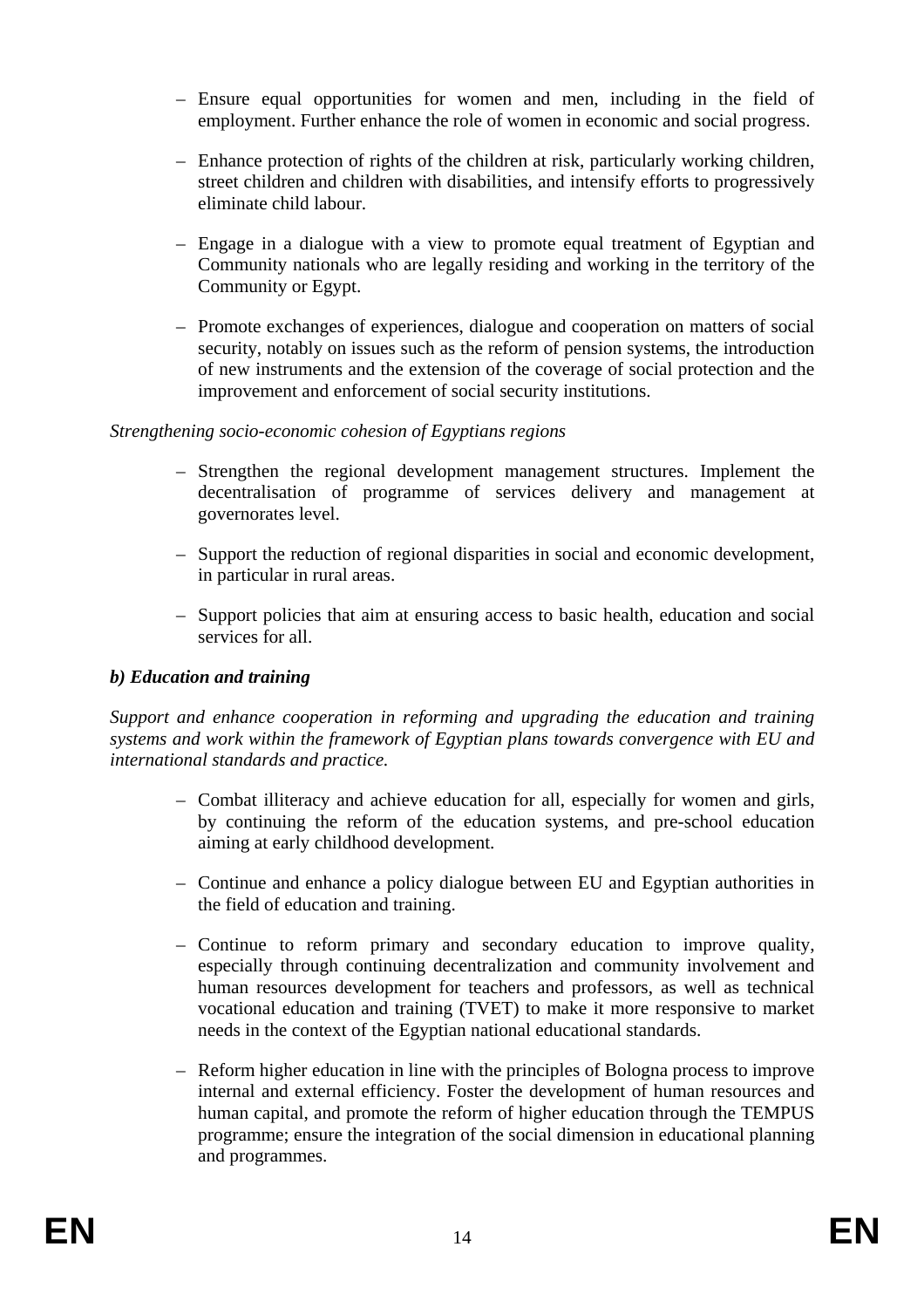- Promote the use of ICT in education.
- Enhance the quality and the capacity of institutions and organisations involved in the quality assurance of education and training provision, in particular Egyptian Agency for Quality Assurance and Accreditation.
- Take steps to increase the involvement of civil society stakeholders and social partners in higher and adult education and TVET reform.
- Encourage participation in the TEMPUS programme.
- Encourage participation in the Erasmus Mundus programme.
- Encourage the participation of Egyptian students in the forthcoming EC scholarship programme and in similar schemes of EU Member States.

# *c) Public Health*

#### *Support and cooperate in the development of health sector reform*

- Continue the development of the health sector through:
	- implement re-organization and decentralization of the health sector;
	- improve accessibility and affordability including in rural areas and with a focus on women/children including those with disabilities;
	- elaborate a system for Social Health Insurance covering the whole population;
	- ensure the efficiency of institutions including laboratories;
	- enhance human resources capacity;
	- enhance health security and epidemiological safety;
	- strengthen family health models, including maternal mortality and reproductive health issues.

#### *Increase the level of health security, health information and knowledge*

- Exchange of information and know-how on health indicators and data collection.
- Invite Egypt as observer in the meetings of the Network of Competent Authorities.

#### *Communicable Disease Surveillance and Health Security (Epidemiological Surveillance and Control)*

- Participation in Communicable Disease Networks and dedicated surveillance networks.
- Enhance response to infectious diseases, such as HIV/AIDS and hepatitis C.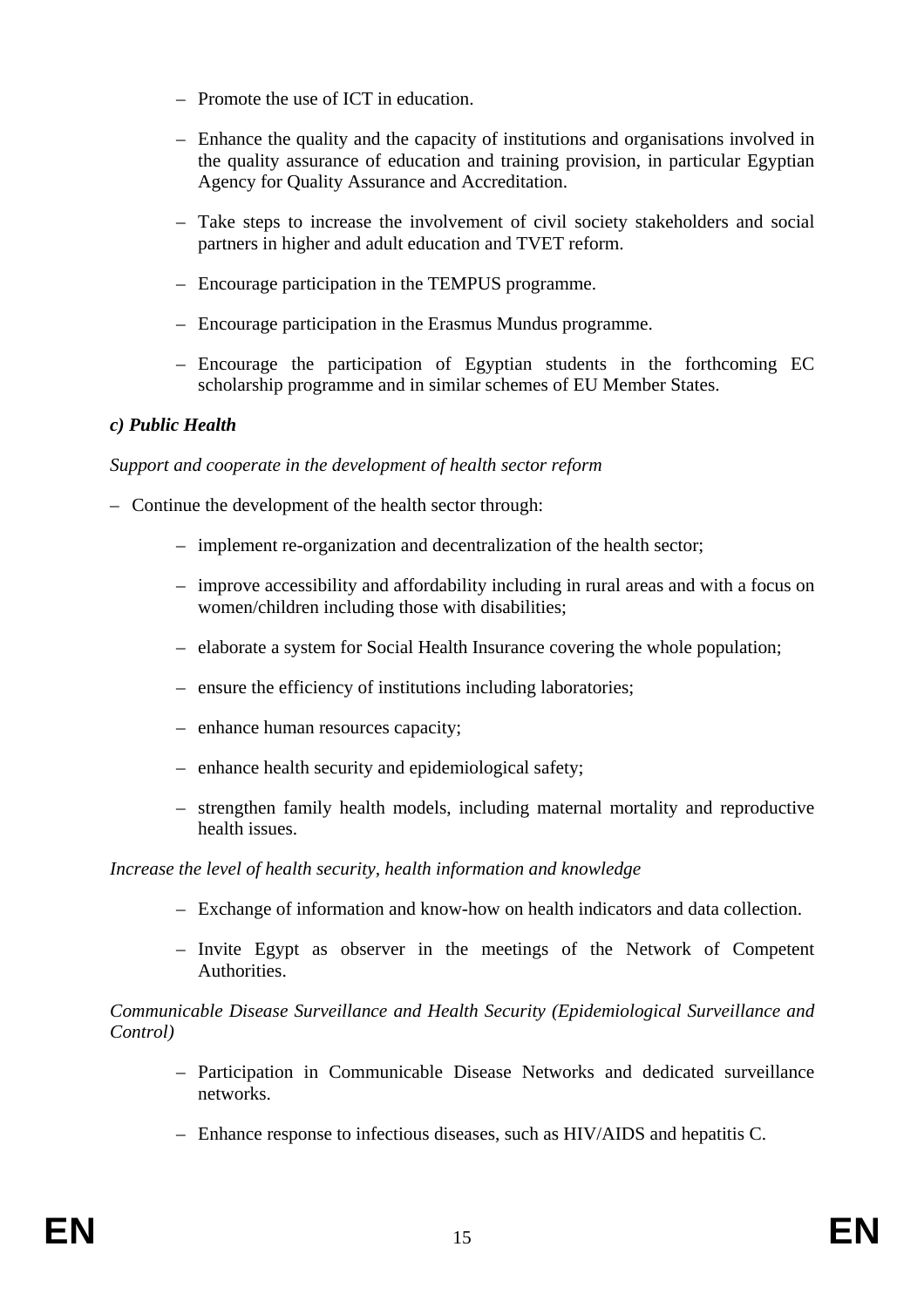### **2.2.Trade related issues, market and regulatory reform**

## *2.2.1. Movement of goods*

### *a) Trade Relations*

- Identify areas with export potential to the EU and further enhance Egypt's export capability by increasing quality of Egyptian products and their competitiveness on international markets.
- Reduce substantially non tariff barriers of a regulatory and bureaucratic nature to trade and investments.
- Strengthen the capacity building in the Egyptian administration on international trade relations.
- Enhance Egypt's participation in and capacity to benefit from regional and sub regional trade arrangements including conclusion and implementation of Free Trade Agreements.
- Establish rules of procedure to ensure the effective implementation of dispute settlement provisions under the Association Agreement on economic/trade matters based on the principles of the dispute settlement understanding of the WTO.
- Continue liberalisation of trade in agricultural, processed agricultural and fishery products as developed in the agricultural roadmap taking into account the conclusions of the Luxembourg Ministerial Meeting of May 2005.

## *b) Customs*

- Further modernization of the customs administration and simplification of customs legislation and procedures, including computerization; rolling out of Egyptians pilot projects on model tax and customs centres and ports' automated one-stop-shop procedures.
- Develop an Integrated Border Management Strategy by strengthening cooperation between customs and other agencies working at the border and by implementing a single-window approach at all entry points.
- Adopt and implement the new protocol on Pan-Euro-Mediterranean cumulation of origin and exchange experience and information on the smooth implementation of the new protocol and consult on the future development of rules of origin, including systems of cumulation.
- Strengthen the capacity building of the customs administration by providing further training to customs officials, including in the areas of origin and custom valuation.
- Increase transparency of customs rules and tariffs and promote further public access to customs-related information and complaint procedures.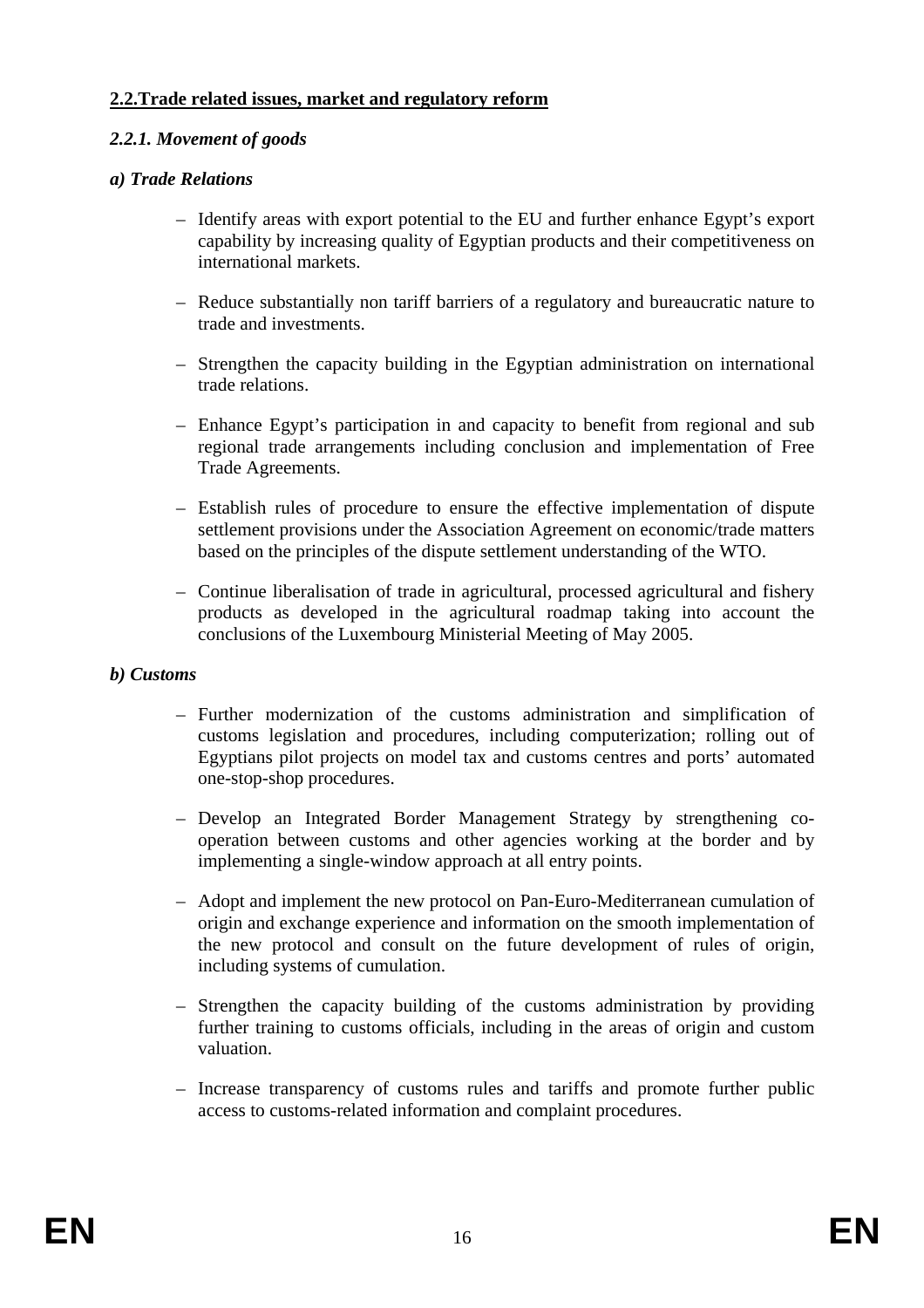- Exchange experience and know-how with a view to strengthening measures against pirated or counterfeit goods through the reinforcement of customs controls.
- Strengthen administrative co-operation with the EU to combat irregularities and fraud in customs and related matters.
- Develop EU- Egypt co-operation with regard to risk based customs control ensuring safety and security of goods imported, exported or in transit, and define standards for certification of operators (exporters and transporters) intervening in commercial exchanges.
- Examine possibility of further convergence of customs related legislation.
- Take steps to adopt and implement a Customs Ethics Policy.

# *c) Standards and conformity assessment (EU harmonised areas)*

- Continuation of work on the implementation of the Palermo Action Plan for the Free Movement of Industrial Products approved by the July 2003 Euro-Mediterranean Conference of Trade Ministers. Take the necessary steps, with the support of continuing assistance, to complete and upgrade the quality infrastructure and to start negotiating an Agreement on Conformity Assessment and Acceptance of Industrial Products (ACAA).
- Adapt the Egyptian institutions in charge of implementing product legislation and train the various stakeholders.
- Harmonize the remaining national standards with European and international standards for industrial products.
- Co-operation in the field of legislation on liability for defective products and general product safety, including market surveillance.
- Explore the scope for co-operation between EU and Egyptian accreditation bodies.

## *d) Restrictions and streamlined administration (EU non-harmonised areas)*

- Analyse legislation and administrative procedures with a view to identifying and progressively removing discrimination and restrictions against imported products.
- Strengthen and upgrade the performance of the central contact point to facilitate information flows and co-operation with economic operators.

## *e) Sanitary and phytosanitary issues*

*Increase food safety for Egyptian and European consumers. Reforms and modernization of the sanitary and phytosanitary sectors.* 

– Pursue efforts towards full implementation of the WTO agreement on the application of Sanitary and Phytosanitary measures and active participation in relevant international bodies such as OIE, IPPC, Codex Alimentarius.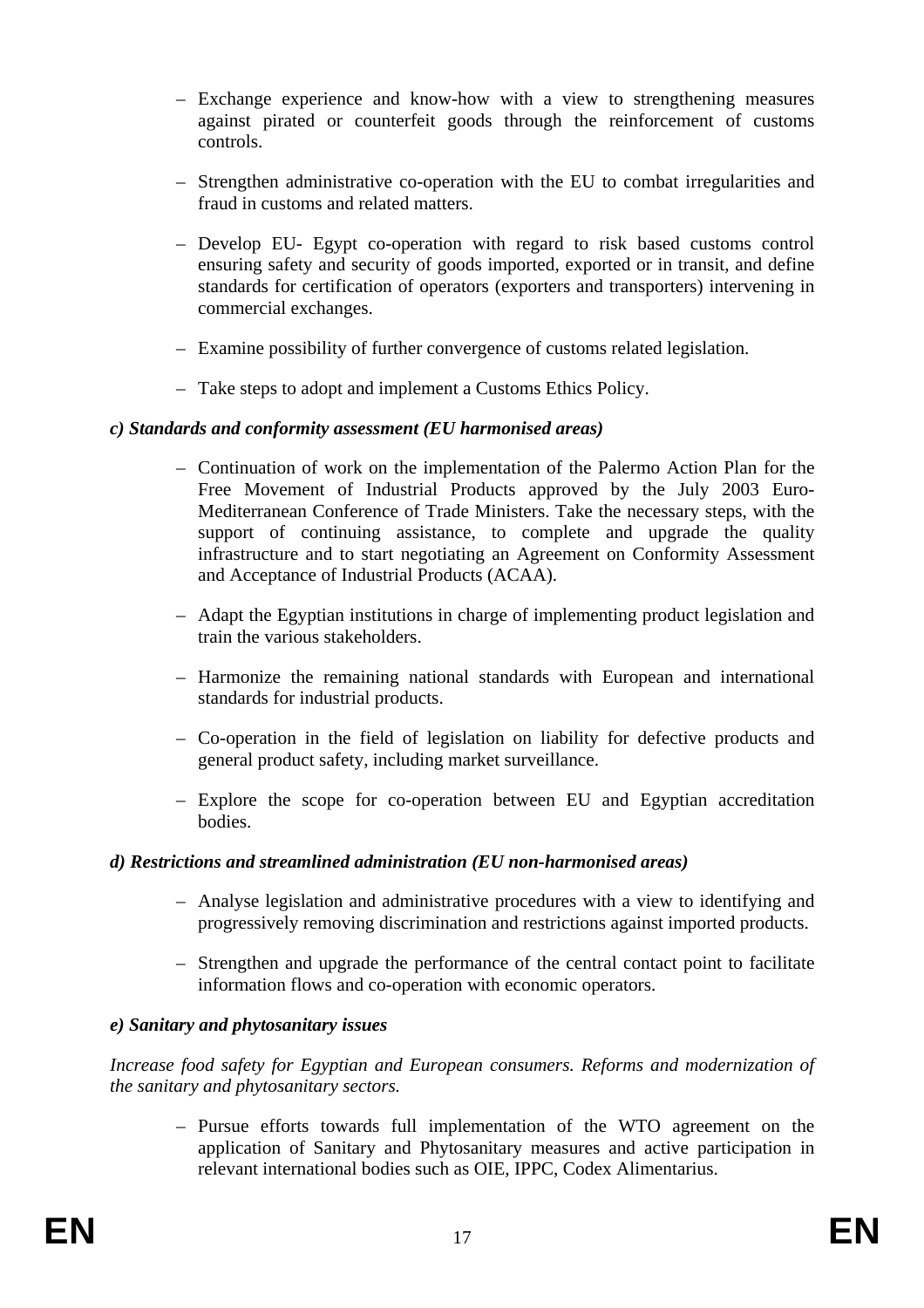- Enhance cooperation between Egypt and the EU in the field of sanitary and phytosanitary issues and explore possible areas of cooperation (e.g. legislation, implementing practices), while taking into account the different conditions prevailing on both sides.
- Develop an Egyptian policy on food safety and an action plan.
- Cooperate on modalities to develop animal and plant identification and traceability systems in Egypt.

## *2.2.2. Right of establishment, Company law and services.*

#### *a) Establishment and company law*

- Co-operate to facilitate the establishment of companies and foreign investment and progressively remove obstacles to establishment.
- Improve the environment for business operation, e.g. adopt and implement effectively bankruptcy legislation.
- Work towards the adoption of key principles of international accounting standards for listed companies and consolidated accounts.
- Establish a qualified and independent audit profession and work towards the adoption of international standards on auditing for all statutory audits.
- Implement a code of corporate governance.

#### *b) Services*

- Facilitate the supply of services according to the parties' commitments under GATS including by the development of the necessary administrative structures and the removal of identified barriers.
- Prepare for negotiating progressive liberalization of trade in services and right of establishment taking into account the Euromed Framework Protocol adopted in Istanbul in 2004 and the Marrakech declaration of March 2006.
- Develop a strategy to enhance the competitiveness of the Egyptian services sector including regulatory simplification and administrative facilitation.
- Establish a list of EU Member States contact points on services to provide information to the Egyptian services suppliers/providers who seek to access the European market.

## *Financial services*

- Full implementation of the Financial Sector Reform Program (FSRP).
- Enhance the prudential regulatory framework for financial services.
- Develop the capacity building of independent authorities to ensure effective supervision including through training.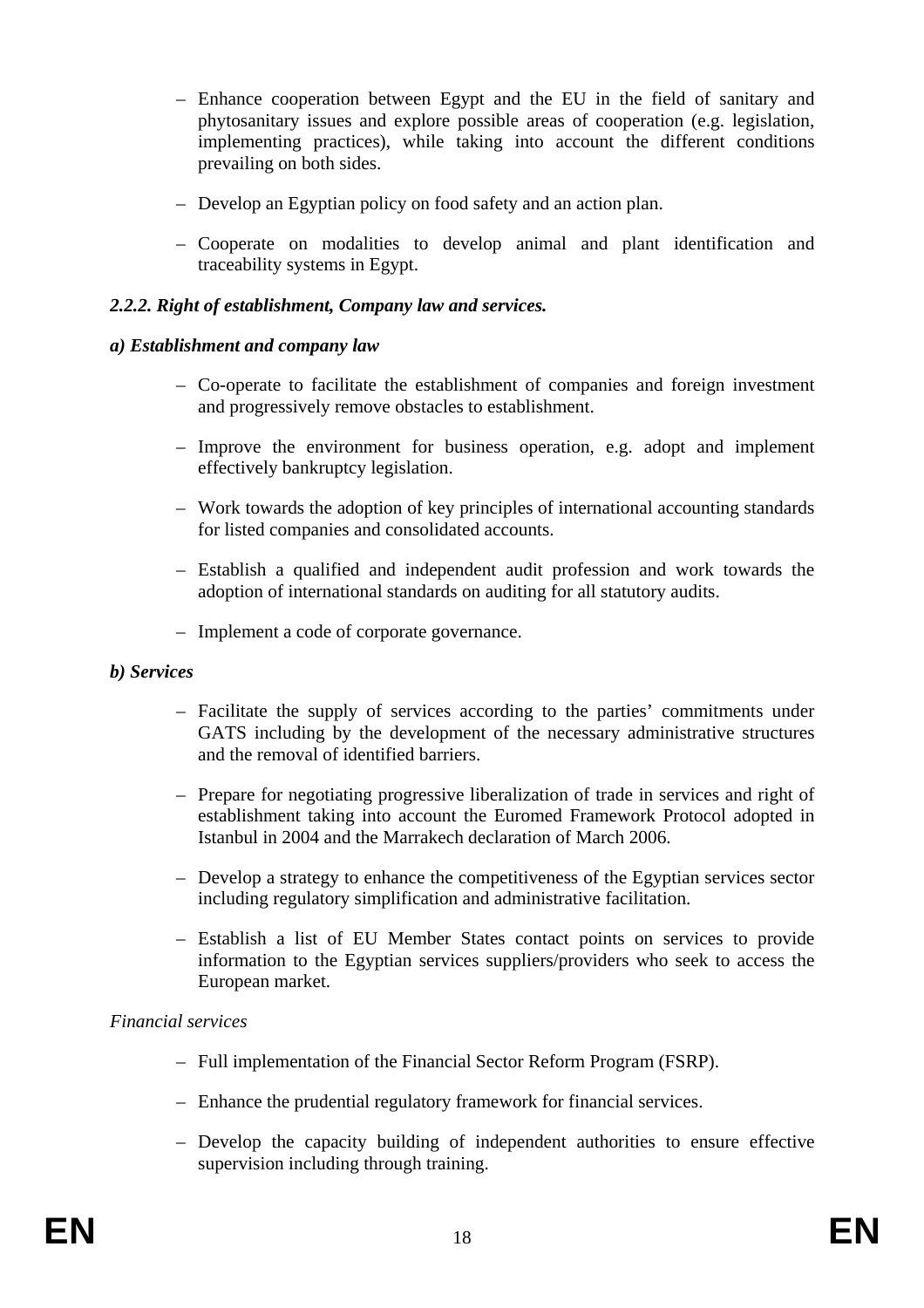### **2.2.3. Regional co-operation**

- Further develop existing regional cooperation arrangements and support the development of new initiatives and policies promoting regional integration and cooperation, based on the priorities of the relevant regional partners.
- Develop south-south trade including support for the implementation of the Agadir agreement, and promote trade and investment among the regional partners.

# **2.2.4. Other key areas**

## *a) Taxation*

- Support tax strategy for the modernization and simplification of the tax administration. Define the necessary administrative structures and procedures, including a fiscal control strategy, audit and investigation methods, co-operation with the tax payers and tax compliance. Identify all objectives in terms of financial, human, logistic and IT resources.
- Support on-going efforts to complete the network of bilateral agreements between Egypt and EU Member States on avoidance of double taxation including the improvement of transparency and the exchange of information in accordance with international standards.
- Support the Egyptian efforts to modernise and improve the general sales tax system currently in force with a view to moving, in the medium term, towards a standard VAT system. Initiate a dialogue on international and EU tax standard including the principles related to transparency and exchange of information for tax purposes and to OECD principles on harmful tax practices.

## *b) Competition policy and State Aid*

– Adoption of implementing rules on competition (Association Agreement, article 34.2), for which the deadline is five years after the entry into force of the Association Agreement (1/6/2009).

## *Antitrust*

– Enforce the competition law in line with that of the EU and establish an independent and adequately-resourced competition authority.

## *State aids*

– Agree on a definition of state aid and develop a national mechanism for collecting information on state aid in order to ensure implementation of article 34.3 of the Association Agreement by exchanging with the EU an annual report on the total amount and distribution of State aid.**<sup>1</sup>**

<u>.</u>

<sup>1</sup> For any sectors which should participate in the internal market, there would have to be in force a State aids control regime and legislation meeting the requirements of the EU acquis, including a system of prohibition and ex-ante control of State aids which distort trade between the EU and Egypt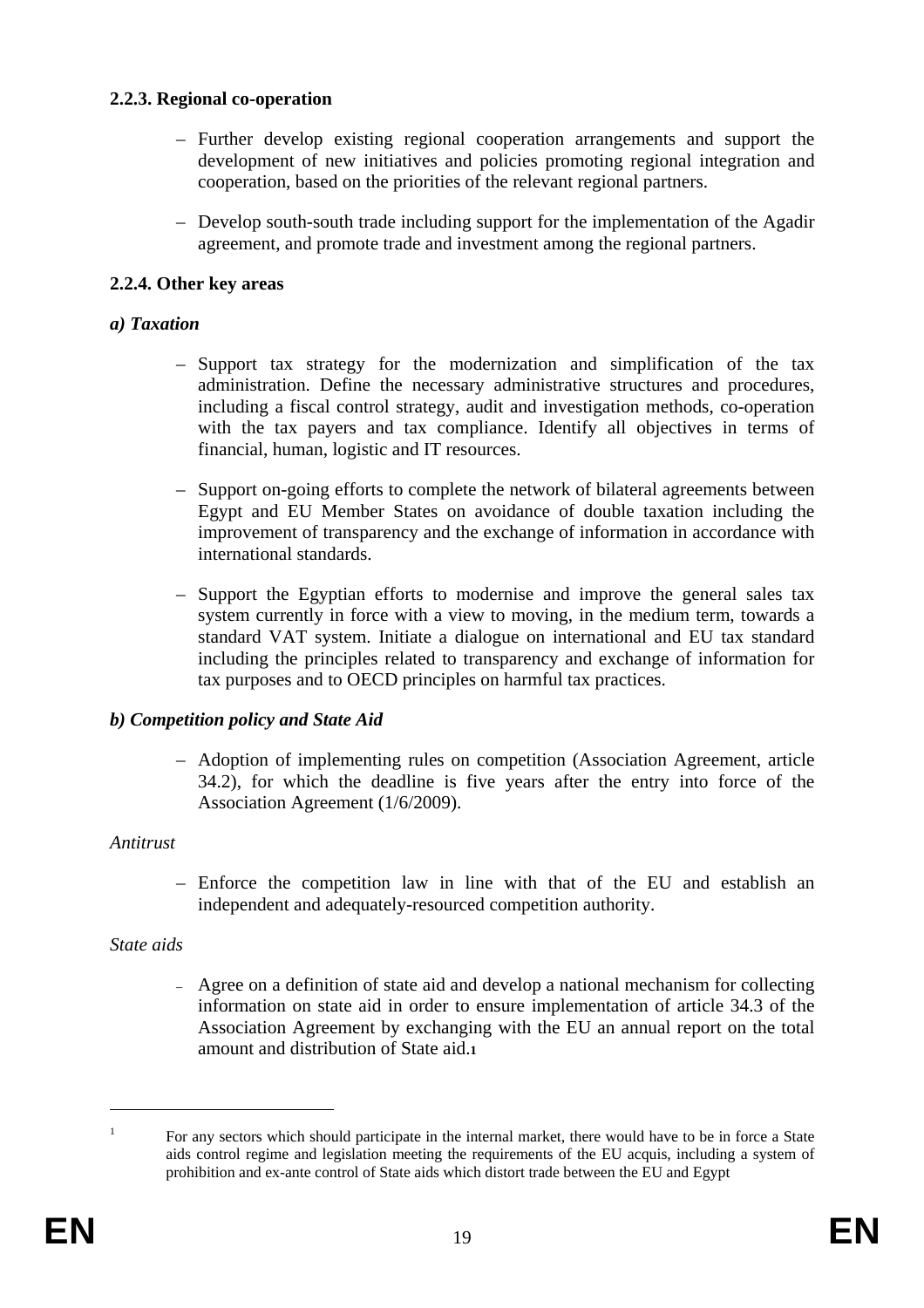– Exchange experience and know how at the appropriate time on the conditions to be met with reference to state aid control regimes in order to prepare Egypt's participation in the internal market.

## *c) Intellectual property rights*

- Accede to the conventions within the timeframe stipulated in the Association Agreement and apply the standards of protection stated in such conventions or other conventions and agreements to which Egypt is party. Strengthen enforcements of IPR legislation within TRIPS requirements.
- Reinforce the fight against piracy and counterfeiting and promote cooperation between the authorities involved, police, judiciary and customs. Significantly reduce circulation and trafficking of counterfeit/pirated goods.
- Increase awareness at both public and private level and encourage the establishment and effective functioning of associations of rights holders and consumers.
- Explore the possibility of enhanced interaction with other Euromed partners.
- Initiate a policy dialogue covering all aspects of IPR, including further legal/administrative improvements and possible membership of additional relevant conventions etc.

#### *d) Statistics*

*Adoption of statistical methods compatible with European and international standards in relevant statistical areas* 

- Elaborate a short and middle term development strategy for harmonisation with European and international standards in the relevant statistical areas covered by this Action Plan.
- Ensure that legislation on official statistics is based on the fundamental UN principles.
- First steps to develop economic, environmental and social statistics in conformity with European and international standards.
- Adoption of an Egyptian National Statistical Master Plan.

#### *e) Public procurement*

– Initiate a process of gradual approximation with, and implementation of key international principles, transparency, competition and access to legal recourse. In order to help enhance access to each other's public procurement markets, and to ensure effective communication, task the relevant sub-committee to identify obstacles hindering public procurement access inter alia through dialogue with relevant operators and authorities.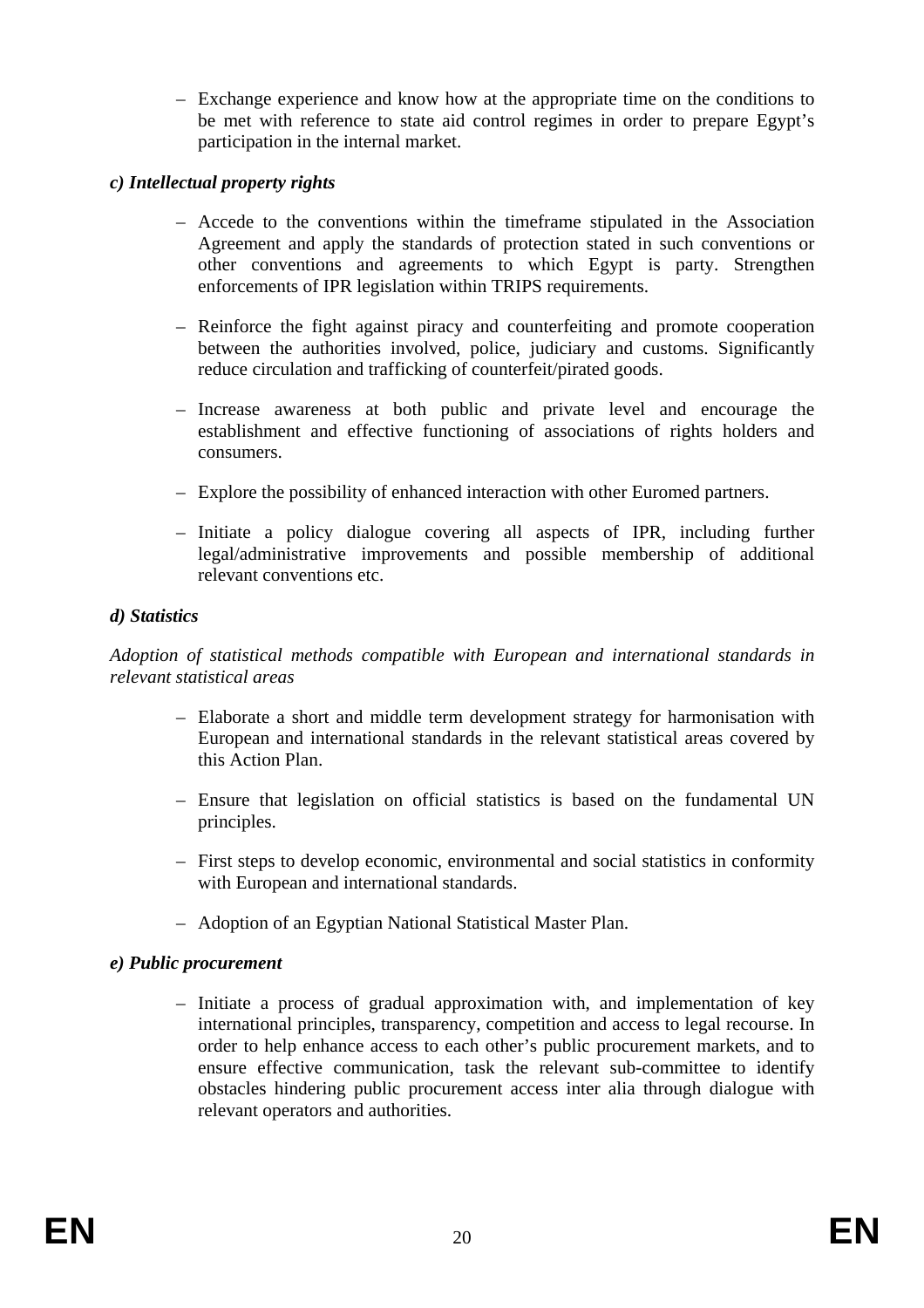- Improve the functioning of the current system through increased transparency, information and training.
- Improve information and awareness among contracting authorities and the business community about public procurement procedures.
- Strengthen the administrative capacity of the Central Complaints Resolution Office at the Ministry of Finance.

# *f) Enterprise policy*

- Support Small and Medium enterprises (SMEs) (encouraging investment climate, enhancing the activity of the Social Fund for Development, contributing to improve access to finance for SMEs, promoting youth and women entrepreneurship, enhancing productivity and competitiveness including through a better access to market).
- Adapt the priorities of the Industrial Modernization Programme (IMP) to the Objectives of the Egyptian strategy for Industrial Modernization and Competitiveness and of the Euro-Med Charter for Enterprise.
- Modernize and improve the competitiveness of Egyptian industry including through the implementation of the Egyptian strategy for Industrial modernization and competitiveness.
- Improve the business environment including through the implementation of the Euro-Mediterranean Charter for Enterprise.
- Work towards implementation of the October 2004 Euro-Mediterranean Work Programme on Industrial Cooperation.
- Create a dialogue between business, administration and academic institutions for the identification of priority actions for business improvement and the exchange of best practice.

## *g) Public Internal Financial Control and related issues*

- Exchange of information on the concepts and legislative framework for public internal financial control in Egypt and EU Member States, taking into account EU best practices.
- Cooperate in view of establishing, and implementing a policy for upgrading the Public Internal Financial Control system on the basis of a gap analysis of the current internal control systems as compared to the relevant internationally agreed standards and best EU practice.
- Exchange of expertise and cooperation in order to upgrade the institutional capacity of the public internal control system to internationally agreed standards and methodologies as well as EU best practices in the area of internal control and internal audit, covering all income, expenditure, assets and liabilities, of the general Government and budget entities and economic authorities.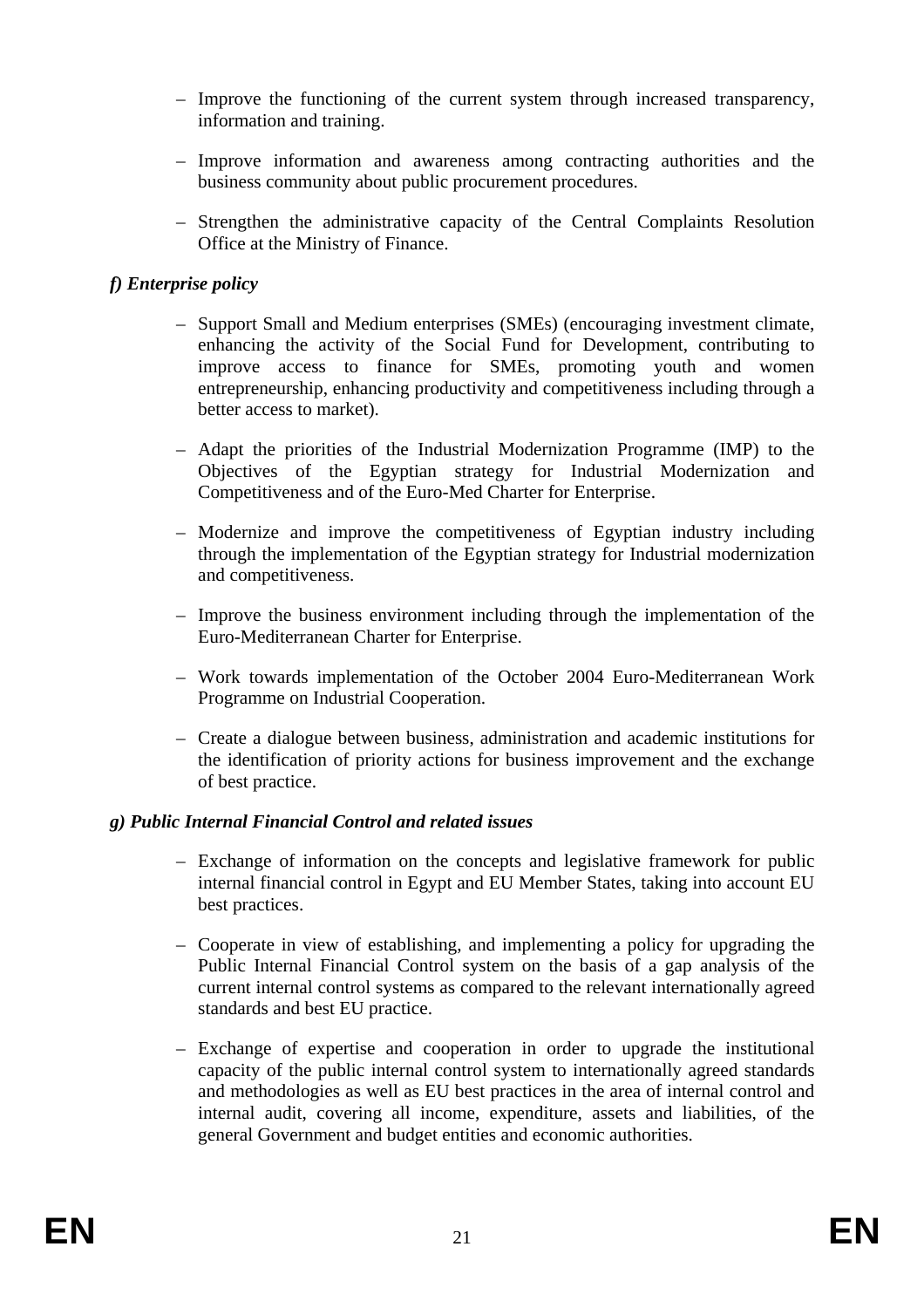– Ensure effective cooperation with the relevant EU Institutions and bodies in the case of on-the-spot checks, audits and investigations related to the management and control of EU funds.

### **2.3. Transport, energy and environment**

#### *a) Transport*

#### *Cooperation in the transport sector (maritime, aviation, road, rail and inland waterway)*

*Implement a national transport strategy, including transport infrastructure development and transport sector reforming.* 

- Support the development and implementation of the national sustainable transport policy for the development of all modes of transport and related infrastructure, focusing in particular on strengthening safety and security; integration of environmental considerations in transport; as well as intermodality.
- Develop procedures to identify and help implement priority infrastructure projects. Such procedures should address financing strategies focusing on activating and promoting the participation of the private sector in transport projects; capacity constraints; lack of inter-modal equipment and missing link infrastructure.
- Continue the development of a comprehensive regulatory framework.
- Continue with the reform of the transport sector including institutional building, organizational restructuring; capacity building; Strengthen and if necessary establish strategic planning units and develop better asset management procedures for different sectors.
- Promote the use of intelligent transport systems and information technology in managing and operating all modes of transport as well as supporting intermodality.
- Take steps to negotiate a cooperation agreement between EU and Egypt on the development of a Civil Global Navigation Satellite System (GALILEO).

#### **Regional element**

- Participate in the regional transport planning activities, including the Euro-Med cooperation aimed at proposing an action plan for transport in the Mediterranean region, as well as a basic regional infrastructure network and interconnection of this network with the trans-European transport network.
- Continue participation in the development of Global Navigation Satellite System (Galileo) in the Mediterranean region, in particular by giving an active role to the Galileo Euromed Cooperation Office based in Cairo; take part in particular in the new regional cooperation activities on satellite navigation systems.

*Implement selected measures and reforms in the road and rail transport sectors*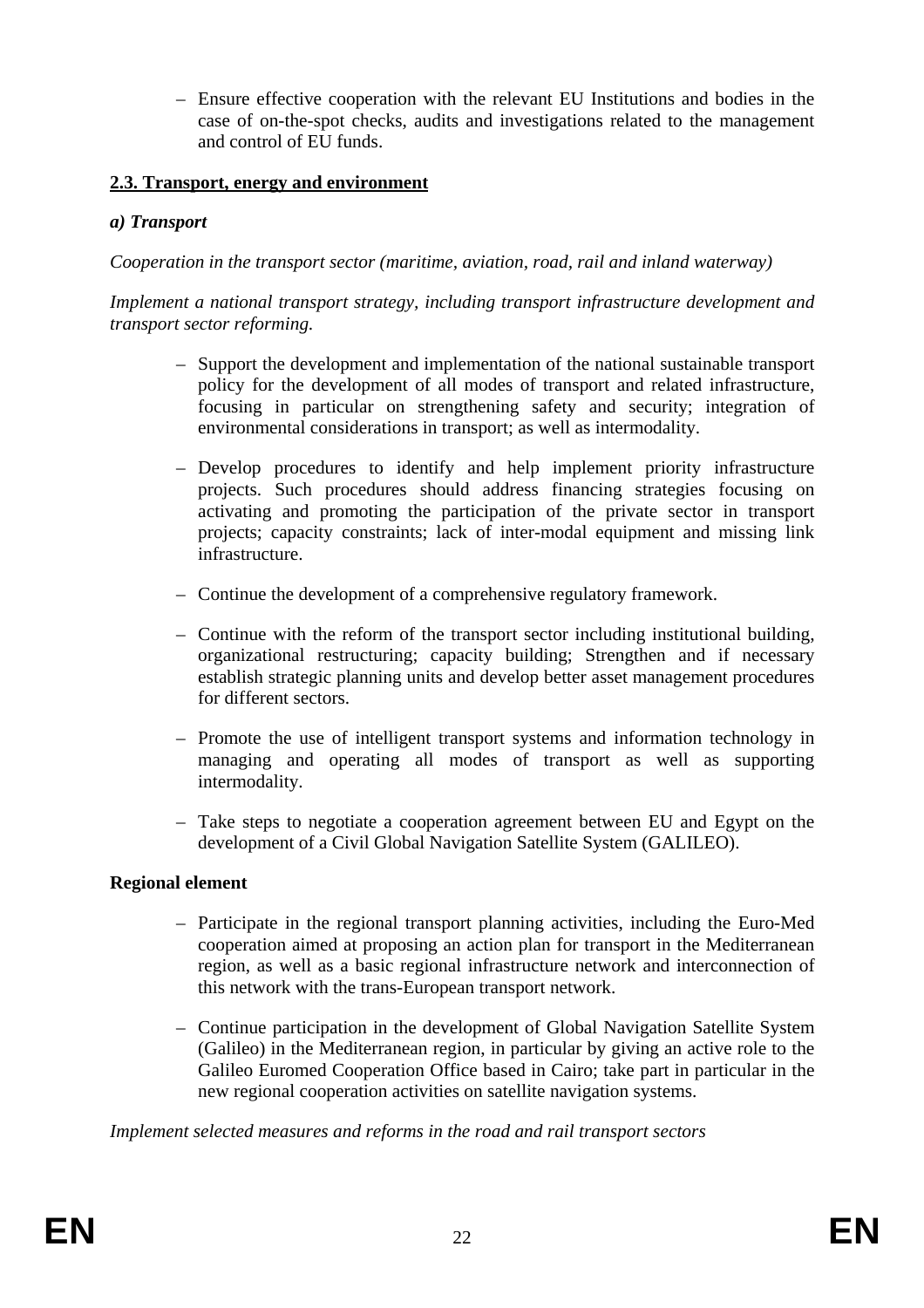- Introduce a transparent regulatory process for the issuing of freight and passenger transport licences and for granting access to the profession.
- Implement the relevant international conventions, notably on dangerous goods transport.
- Develop an integrated action plan on road safety including the technical control/road worthiness testing of vehicles.
- Develop and implement the railway sector restructuring policy and reorganise the administration to separate regulatory responsibilities from operational interests.
- Improve efficiency of rail freight transport services which might eventually lead the Egyptian rail system to be utilised as a gateway to Africa;
- Develop intermodality and multi-modal services, address issues of interoperability.

#### **Regional element**

– Explore the benefits of regional cooperation in order to improve the safety, speed and effectiveness (interoperability) of rail services.

#### *Implement selected measures and reforms in the maritime and inland water transport sectors*

- Develop and implement the existing comprehensive national maritime policy aiming at promoting and developing the maritime industry increasing its competitiveness and promoting the participation of private sector in all aspects of maritime industry, including ports and port activities; strengthen maritime safety and develop the fleet; continue to implement the relevant international conventions; and when possible approximate standards.
- Continue reform of the ports sector with a view to introduction of an independent port authority responsible for regulation and control and adoption of the "Land Lord" management system. Ensure, in the context of the up-coming negotiations on liberalization of trade in services, on the basis of the Marrakech ministerial declaration in March 2006, the elimination of discriminatory treatment to Community vessels in Egyptian Ports.
- Assess and examine the possibility of extending VTMIS to the Mediterranean.
- Effectively enforce maritime safety standards and ensure effective enforcement in the areas of Port State Control and Flag State implementation. Step up cooperation on maritime security with a view to combating terrorism, in the context of implementing the SOLAS/ISPS code.
- Speed up the phasing-out of single-hull oil tankers and apply the changes recently agreed in the IMO Marpol Convention taking into consideration the relevant recommendation of the High Level Group on the extension of the trans-European transport network to neighbouring countries and regions.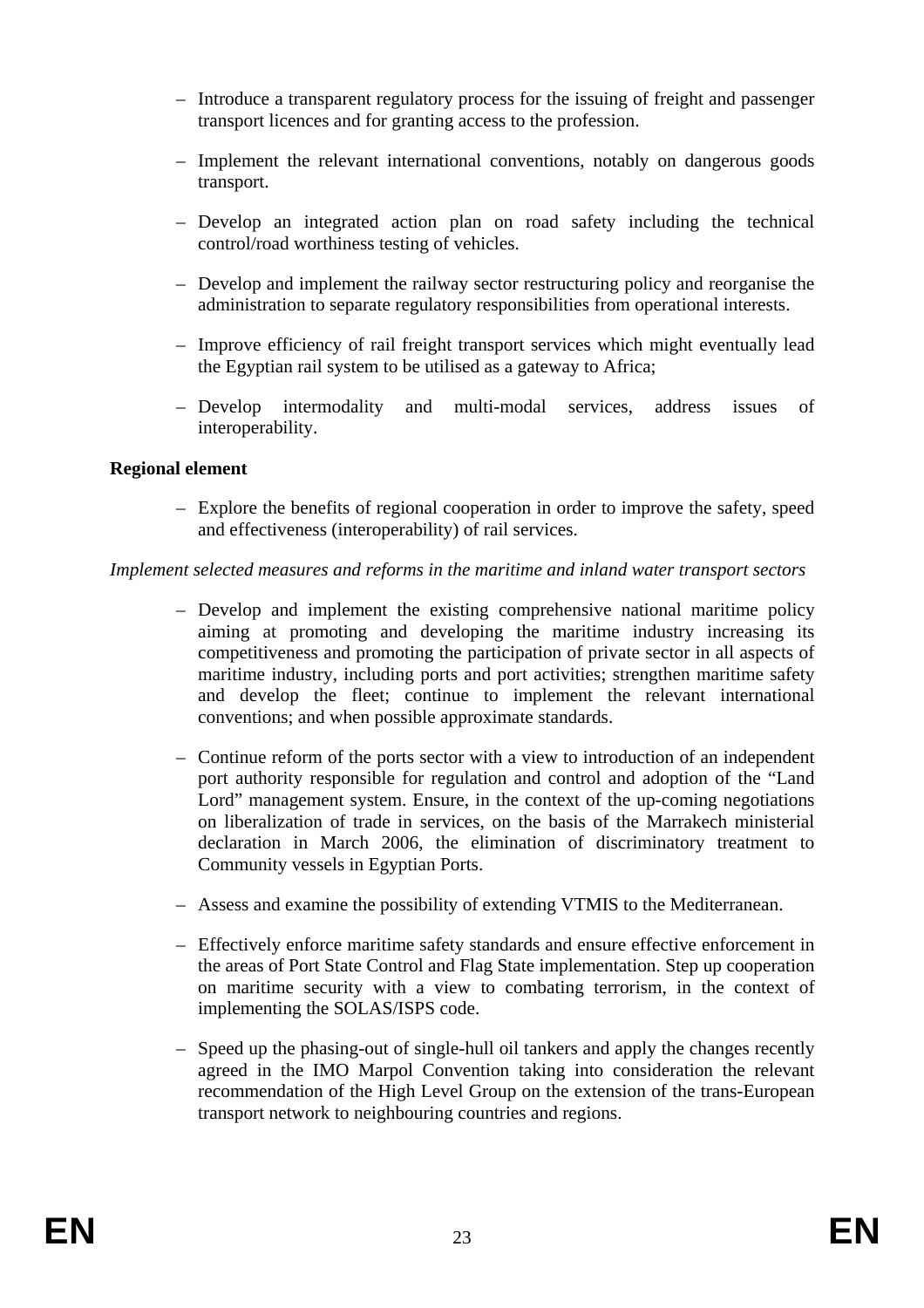– Establish an infrastructure and services development policies and strategies to activate the inland water transport role in freight transport as potential cheaper and environmentally friendlier mode of transport that could provide access to other African countries.

#### **Regional element**

- Maritime safety and security: take part in improving the Euromed framework for cooperation within the IMO; take part in regional cooperation on maritime safety (SAFEMED).
- Take part in regional cooperation on maritime policy, ports and short-sea shipping.

#### *Implement selected measures and reforms in the aviation sector*

- Implement the existing national aviation policy including as regards the development of the airports and further reinforce administrative capacity (including the foreseen separation of regulatory and management functions of the ECAA).
- Explore the possibility of extending to all airports open competition in groundhandling services.
- Assess the possibility of extending to all airports the liberalization of charter flights and examine the specific situation of Cairo airport.
- Negotiate a horizontal aviation agreement with the EC. Exchange of information on the possibility of developing a Euro-Mediterranean Aviation agreement.
- Enhance administrative and technical capacity to fully implement jointly agreed JAA standards. Explore possibilities to involve Egypt in the work of EASA and for involvement in the Single European Sky.
- Co-operate on aviation security matters (common rules to combat international terrorism) in accordance with international conventions to which Egypt and the EU Member States are party.
- Explore the possibilities of cooperation in establishing a Safety Management System Programmer.

#### – **Regional element**

– Take part in regional cooperation on safety, security and air traffic management.

## *b) Energy*

*Cooperate in the development of an overall long term energy strategy converging towards EU energy policy objectives.* 

– Take steps to prepare (under the auspices of the Ministry of Petroleum and the Ministry of Electricity and Energy) an overall Egyptian energy strategy converging towards EU energy policy objectives (security of supply,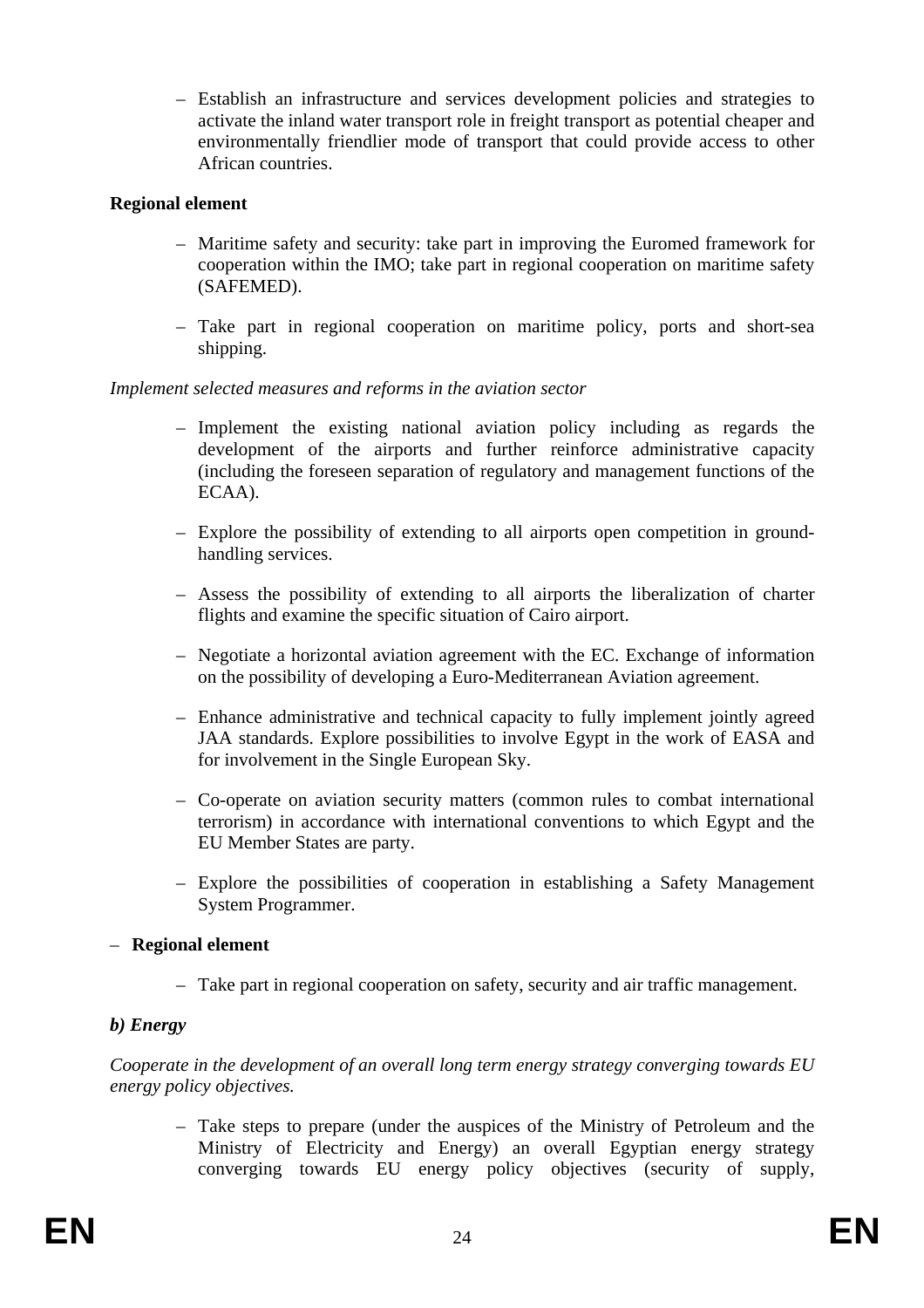competitiveness and environmental protection) and covering, inter alia, all subsectors, the strengthening of institutions and financing.

- Enhance energy policy cooperation through information exchange (eg workshops on general energy policy; energy statistics, data mining and forecast systems; energy investments; energy technologies transfer and industrial cooperation; and electricity and gas markets and interconnections.
- Adoption and start of implementation of energy strategy documents.
- Continue energy policy cooperation.

#### *Cooperation on electricity and gas markets.*

- Explore possibilities for gradual legal and regulatory convergence towards the principles of the EU internal electricity and gas markets.
- Further develop energy pricing methodologies and exchange of views on gas pricing and transit gas fee policies in view of the relevant EU experience.
- Cooperate to build the capacity of the Electric Utilities and Consumer Protection Regulatory Agency including its development towards an electricity regulator independent from market operators.
- Cooperate to develop an oil and gas Regulatory Agency.
- Cooperate to study the different models of electricity markets for establishing a local and regional electricity market and setting the rules and procedures in cooperation with the electricity sector.
- Continue sector restructuring; to explore possibilities for gradual convergence towards the principles of the EU internal electricity and gas markets and the Euro-Mashrek-Maghreb gas cooperation.

#### – **Regional element**

- Cooperate, in the context of the Declaration of Intent of 2 December 2003 on the Euro-Mashrek cooperation in the field of natural gas including as regards the development of a regional Gas Master Plan expected to facilitate the transportation of natural gas in particular between Egypt and the EU.
- Cooperate in the field of the EU-Mashrek-Maghreb electricity market.

#### *Progress on energy networks.*

- Reduce electricity network losses.
	- Further develop regional energy infrastructures including upgrading the electricity link with Jordan and Libya.
	- Improve the safety and security of energy infrastructure.
	- Further develop electricity networks in rural areas.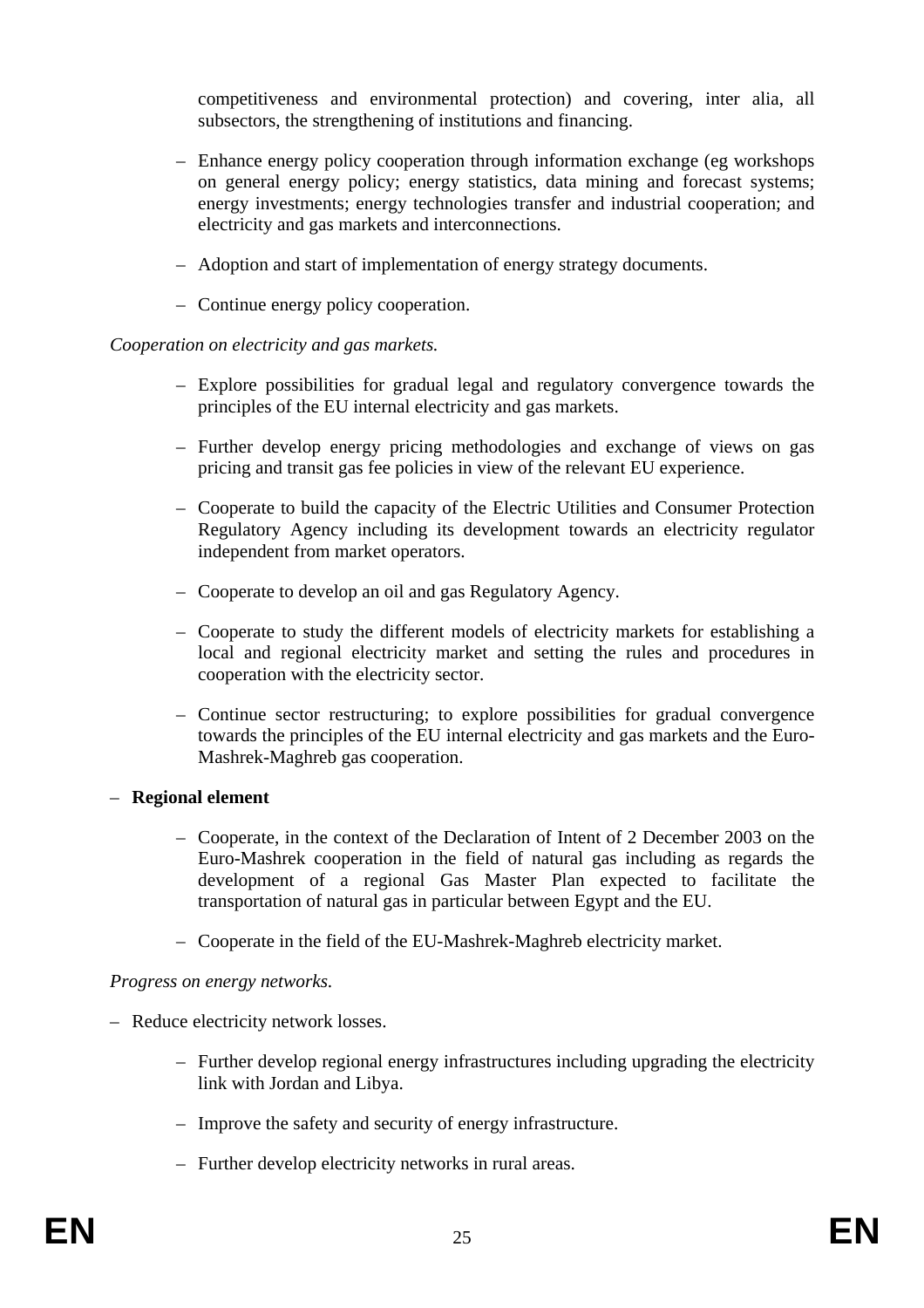*Progress on energy efficiency and the use of renewable energy sources.* 

- Take steps to develop an Action Plan including a financial plan for improving energy efficiency and enhancing the use of renewable energy.
- Reinforce the institutions dealing with energy efficiency and renewable energy sources.
- Cooperate to develop mechanisms for effective introduction of renewable energy into the Egyptian Electricity Market and promote technology transfer and knowhow in this area.
- Pursue measures in energy efficiency and renewable energy sources.
- Progress to reach Egypt's target to ensure that 3 % of the electric energy needs are covered by the year 2010 by renewable energy sources.

# *c) Environment*

## *Improve environmental performance and enhance good environmental governance*

- Implement national priorities in the field of environment protection as specified in the national environmental action plan 2002 – 2017, with particular attention to the establishment of administrative structures and procedures to ensure strategic planning of environment issues by the Ministry of State for Environmental Affairs; to the environmental policy implementation framework and to coordination between relevant actors.
- Enhance coordination with line ministries through development of Policy Implementation Framework (an initiative to assess adopted environmental policies; prioritization for their integration into sectoral policies and activate their implementation).
- Establish procedures regarding access to environmental information and public participation.
- Reinforce structures and procedures to carry out environmental impact assessments.
- Exchange of experiences in the implementation of strategic environmental impact assessment.
- Improve co-operation between different Ministries to implement the national strategies on cleaner production and air quality.
- Implement the environmental communication strategy.
- Support civil society actors and local authorities, in order to implement the decentralised environmental management policy.

*Take active action for prevention of deterioration of the environment, protection of human health, and achievement of rational use of natural resources, in line with the Johannesburg Plan of Implementation*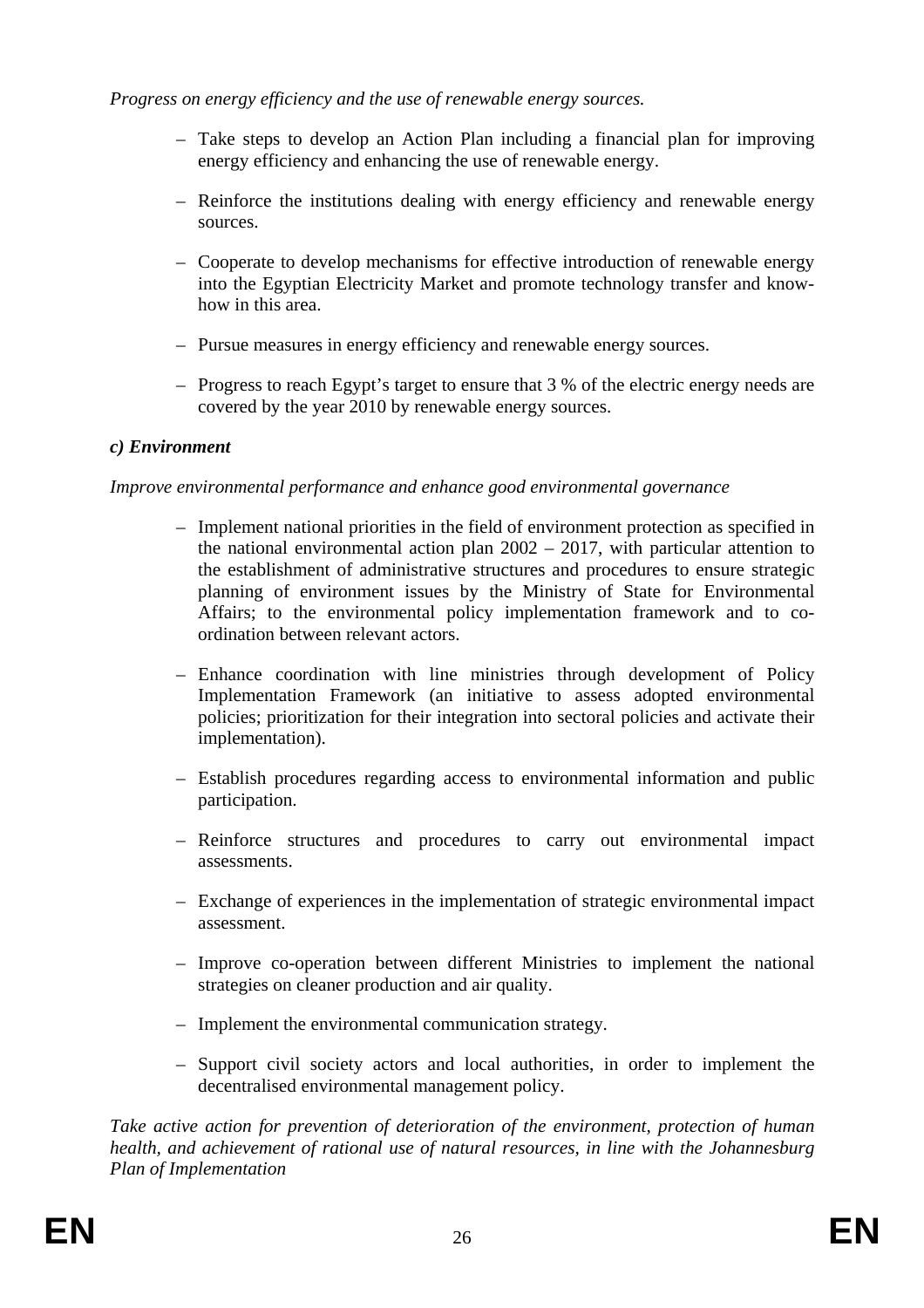- Implement national priorities in the field of environment protection with particular attention to legislation and its implementation as specified in the national environmental action plan 2002 – 2017.
- Take steps towards adoption of plans and programmes related to air quality, water quality and biodiversity.
- Implement the national plan for combating desertification.
- Exchange of experience on protection of biological diversity and rural landscape, with special attention to the relevant migratory species.
- Carry out strategic environmental impact assessment of industrial and tourist facilities.

#### *Enhance co-operation on environmental issues*

- Develop modalities for co-operation with the EU to implement multilateral environmental agreements with particular emphasis on climate change, desertification, biodiversity and waste management.
- Enhance co-operation to achieve the commitments by the parties with regard provisions under the Kyoto Protocol and the UN Framework Convention on Climate Change.
- Complete the ratification process of the new Emergency Protocol and the amendments to the Land-Based Sources Protocol of Barcelona Convention.
- Possible participation in selected European Environment Agency activities.
- Identify possibilities to enhance regional cooperation in the field of environment.
- Initiate actions which will contribute to the implementation of the objectives of the De-pollution Initiative for the Mediterranean Sea (Horizon 2020), and promote Egyptian efforts in this regard.
- Promote technology transfer and know-how in the following areas: waste management, including recycling and treatment of industrial and agricultural wastes.
- Enhance co-operation between Egypt and EU for protecting marine environment through the adoption of specific actions, and taking into consideration activities within the Mediterranean Action Plan (MAP).
- Enhance Euromed co-operation regarding the integrated coastal zone management.

## **2.4. Migration, social integration, justice and security**

*Further develop co-operation between Egypt and EU Member States judicial and law enforcement authorities* 

## *a) Judicial cooperation in criminal and civil matters*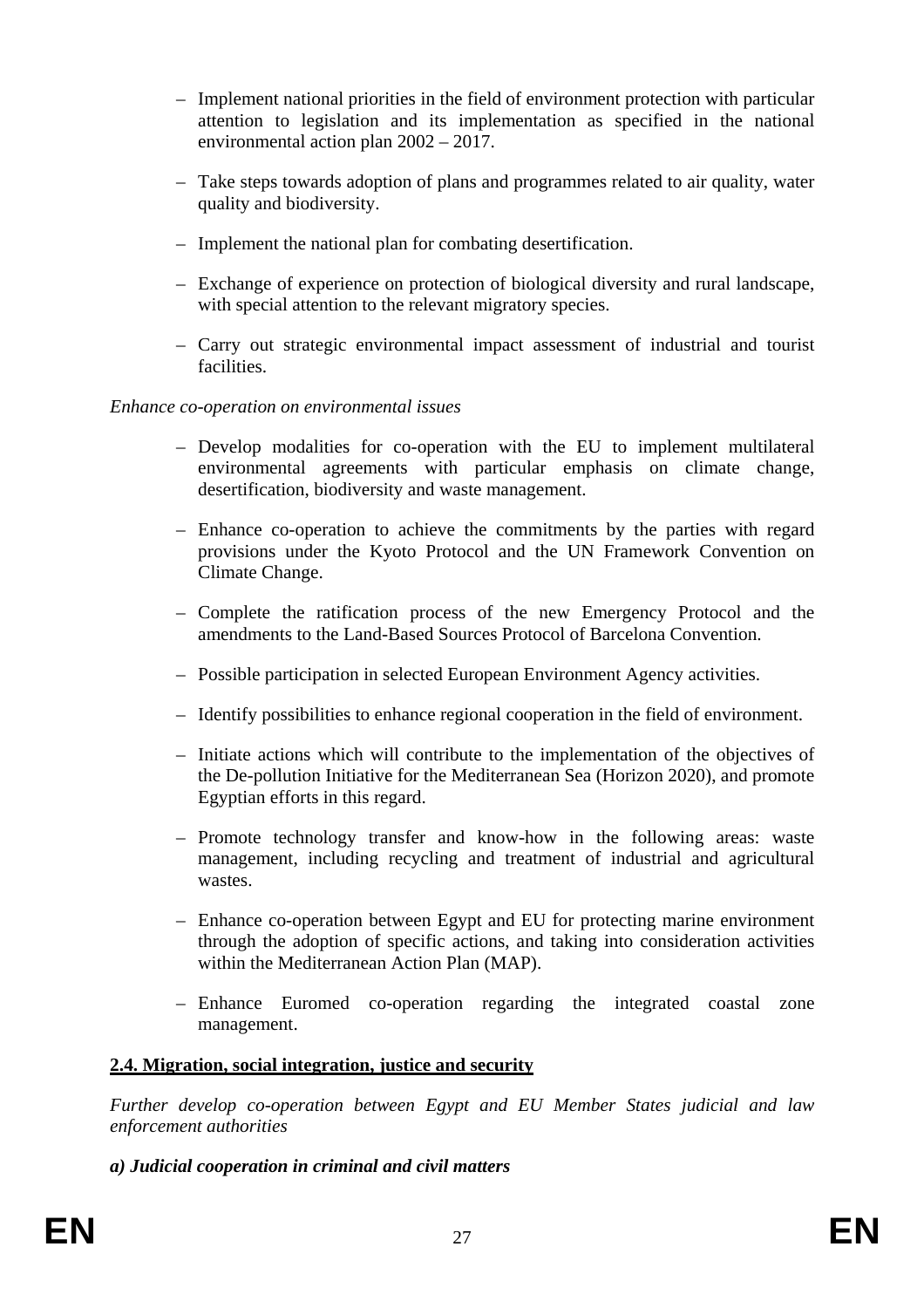- Exchange information on ratification as well as implementation of relevant international conventions related to co-operation in criminal and civil matters to which either side is a party.
- Develop further judicial cooperation on criminal, commercial and civil matters.
- Facilitate solutions to problems arising from mixed marriage disputes and child custody cases and encourage cooperation in accordance with the principles of the UN convention of 1989 on the Rights of the Child and national legislation.**<sup>2</sup>**
- Promote judicial cooperation through strengthening the capacity of law enforcement and assistant bodies as well as through the training of judges and prosecutors.

#### *b) Law enforcement cooperation*

- Explore the possibilities for co-operation between Egyptian and EU law enforcement agencies, in particular Europol and Eurojust.
- Establish a network of contact points with EU Member States law enforcement authorities with a view to exchange technical, strategic and operational information.
- Promote cooperation between law enforcement agencies of the EU Member States and Egypt.

#### *c) Promoting transparency*

Exchange information on ratification and implementation of the UN Convention against Corruption and other relevant international instruments to which either side is party.

- Develop dialogue, exchange information and strengthen cooperation between law enforcement agencies on fighting corruption and further promote transparency, including exchanges on best practices, methods and standards in these areas.
- Strengthen measures against corruption through preventive anti-corruption policies and practices in accordance with the UN Convention against Corruption.

#### *d) Border management*

## *Enhance border management cooperation between Egypt and the EU Member States.*

- Develop co-operation between relevant law enforcement bodies in Egypt and in the EU, and initiate appropriate technical contacts with FRONTEX (European Border Agency).
- Cooperation in reinforcing organisational capacities of controlling and surveillance of entry and exit points, including ad hoc training.

<sup>1</sup> 2

This indent should not be interpreted in a way that may imply interference in cases before courts.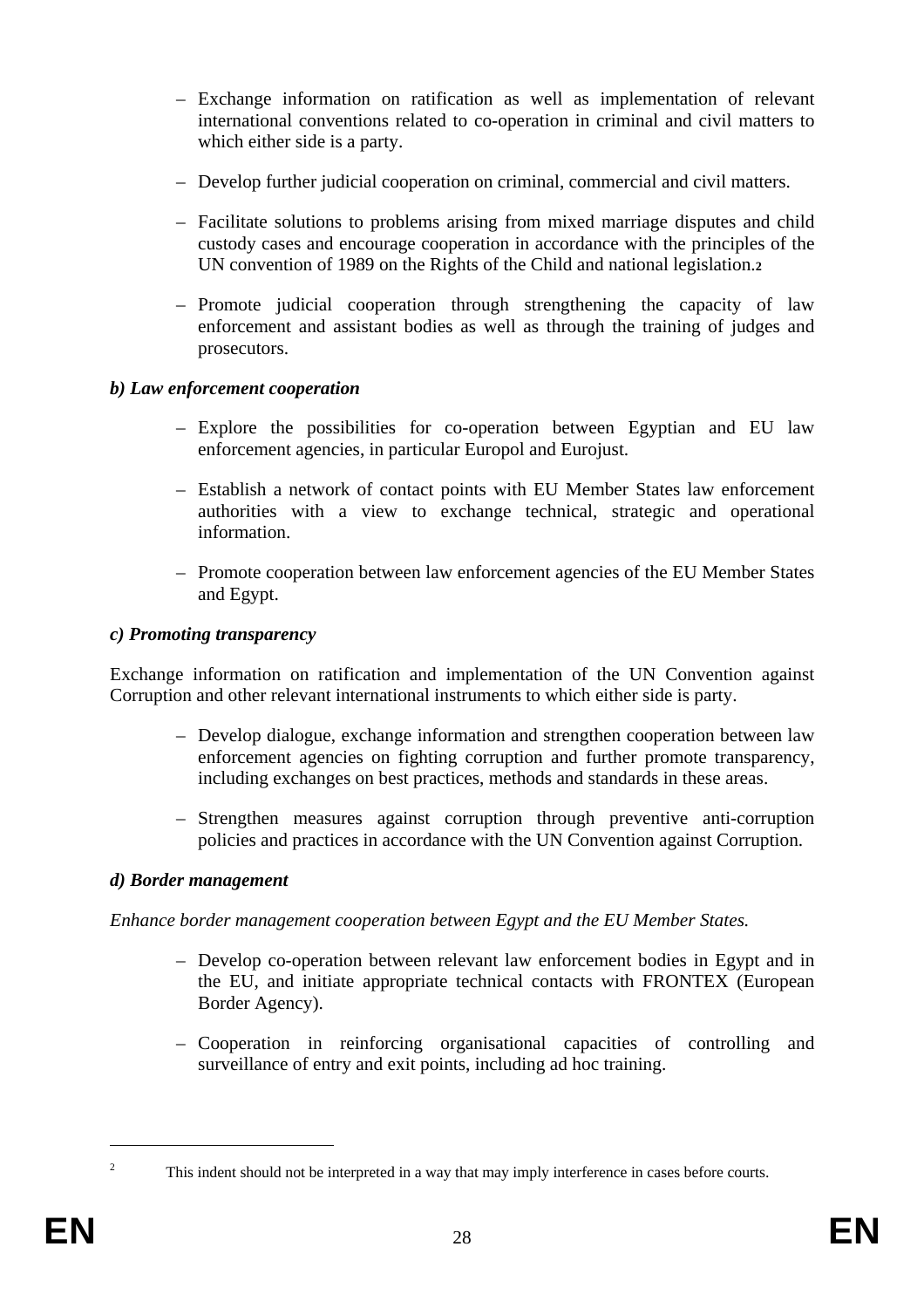#### *e) Migration issues (legal and illegal migration, readmission, visa, asylum)*

- Develop a comprehensive and balanced dialogue with Egypt on various migration-related issues, including legal migration, seasonal migration, status of Egyptian migrants and workers residing legally in Europe, brain drain, asylum, movement of people, control of illegal migration and return, visa.
- Monitoring and analysis of the migration phenomenon: synergy with the Euro-Med initiatives on research on migration and the Consortium on Applied Research on International Migration (CARIM) in particular.
- Promote the possibilities of Egypt to benefit from the Community programs and the AENEAS program aimed at providing technical and financial assistance to third countries in the areas of migration and asylum in particular.
- Promote the discussion between Egypt and the EU and its Member States on the economic, political, social and cultural dimensions of the migration issues, in addition to its security dimension.

#### *Ensure an effective management of migration flows*

- Exchange of information and experiences on legal migration, entry and stay, integration, reunification of family, inventory of existing routes and commitments made by Member States.
- Enhance cooperation to facilitate the legal movement of people between Egypt and the EU through strengthening of the concerned institutions dealing with the promotion of employment, capacity building, as well as providing information about the employment opportunities for labour migrants in the EU, risks of smuggling and trafficking of migrants; ensuring fair treatment of legal Egyptian migrants, and facilitate the flow of remittance transfers.
- Exchange of information and promotion of co-operation on transit migration.

## *Cooperate in combating illegal immigration into Egypt and the European Union*

- Exchange of information and experiences on migratory movements, illegal migration including the scale of illegal immigration into and via Egypt.
- Pursue and support effort to prevent and counter illegal migration into Egypt and the European Union.
- Develop a dialogue and cooperation to curb illegal migration flows, including in the regional context.

#### *Improve cooperation regarding readmission*

– Develop the cooperation between Egypt and EU on readmission, including negotiating readmission agreements between the parties, building on Article 69 of the Association Agreement, taking into account the human dimension, socioeconomic aspects and accompanying measures.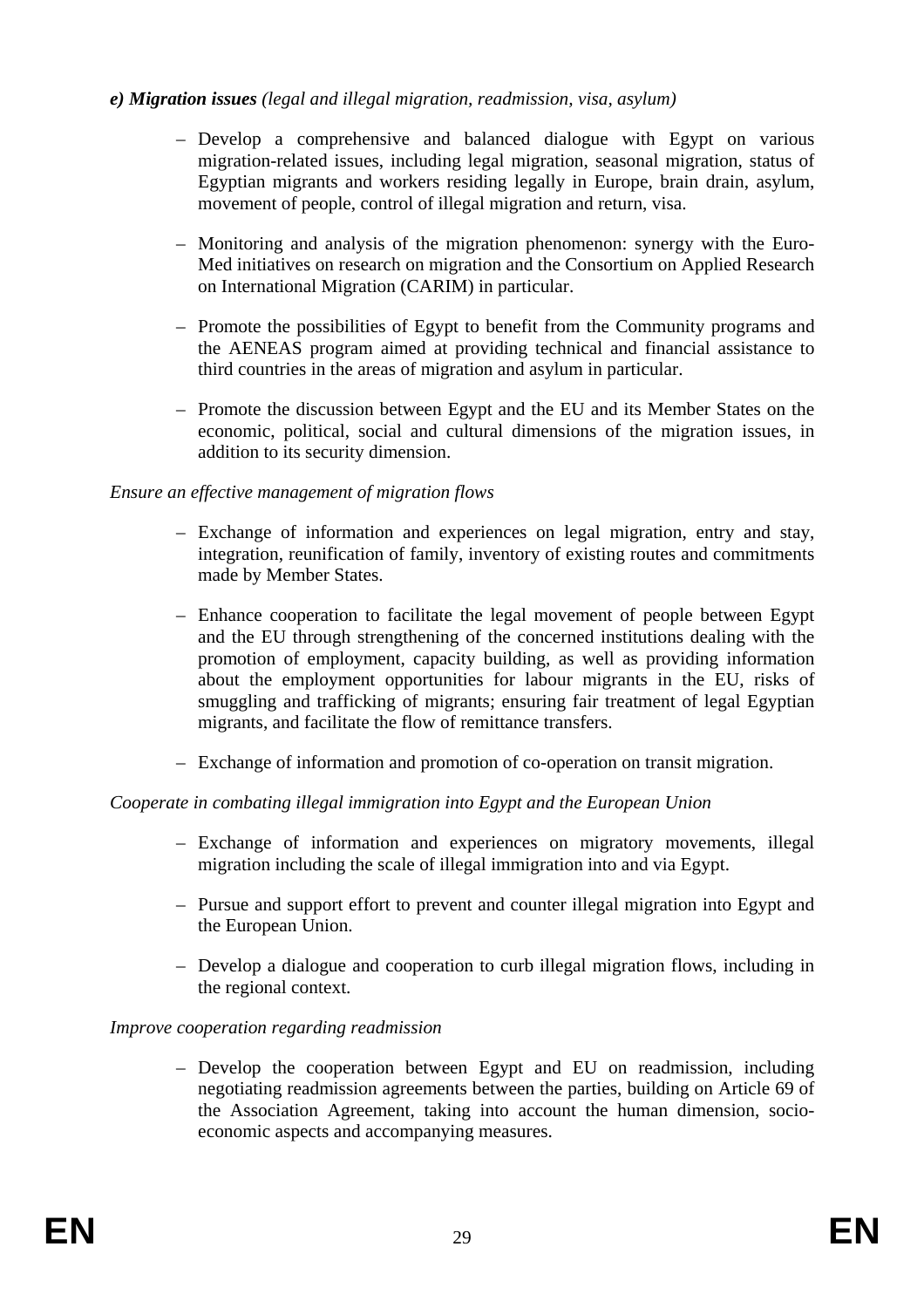– Cooperation on consular affairs and issuing of travel documents.

# *Facilitate the movement of persons*

- Cooperate in the field of improving the movement of persons, including to facilitate the uniform visa issuing procedures for certain agreed categories of persons as stated in the Association Agreement and in accordance with the acquis.
- Cooperate to improve security of travel documents and visa in conformity with *ICAO standards.*

# *Asylum issues*

– Exchange information and best practices in the field of asylum policy, refugee status determination, and legislation, and cooperate on the inter-linkages between migration and asylum.

# *f) Fight against organised crime (including trafficking in human beings)*

*Enhance international co-operation in accordance with the UN Convention against Transnational Organised Crime and its protocols on smuggling of migrants and trafficking in persons and on illicit manufacturing and trafficking of firearms.* 

- Implementation of the UN Convention against Trans-national Organised Crime and its Protocols.
- Exchange expertise and experiences, also through appropriate training on best practices in combating organised crime, including security and legal aspects.

## *Cooperate in the fight against cyber crime*

– Work together to fight cyber crime.

*Reinforce the fight against trafficking in human beings, especially women and children, and smuggling of illegal migrants, as well as activities to prevent trafficking in human beings and to reintegrate victims.* 

- Promote co-operation between relevant law enforcement bodies in Egypt and in the EU on this issue.
- Develop legal, social and psychological support to victims aiming at their reintegration.

# **g) Fight against drugs**

*Continue the fight against drug trafficking, including the trafficking of essential chemicals and precursors, and against drug abuse in particular through prevention and rehabilitation, in accordance with the 1988 UN Convention on Illicit Traffic of Narcotic and Psychotropic Substances and with art.58 of the AA.* 

– Develop international cooperation in fight against trafficking narcotics and drug addiction, in particular prevention of drugs abuse, treatment and rehabilitation of drug addicts.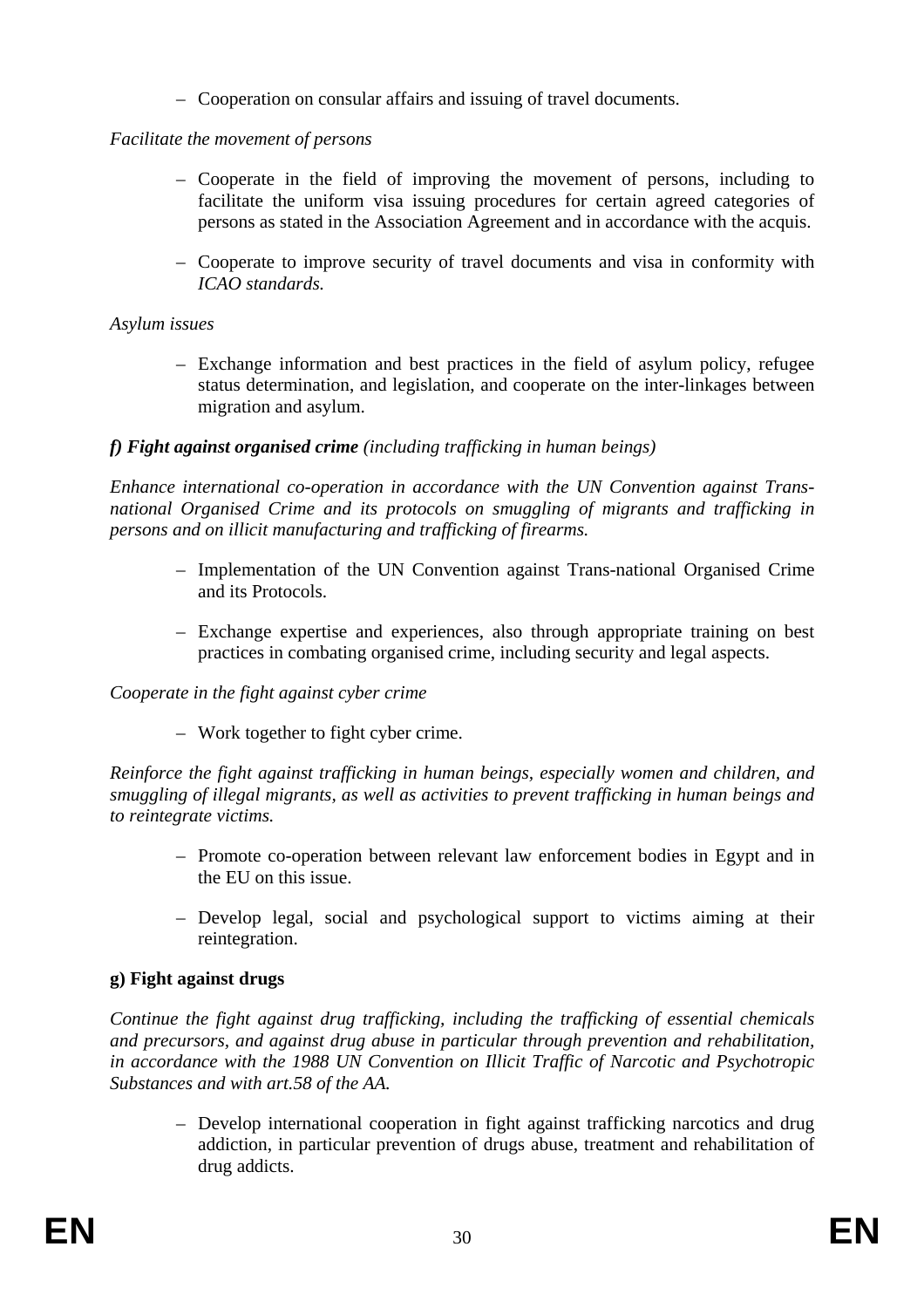- Cooperate in the implementation of the relevant UN Conventions.
- Support national efforts in the fight against trafficking and smuggling of narcotics and drug addiction as well as enhancing the capacity of the Egyptian Fund for the control and treatment of addiction, and supporting civil society organisations in this field.

# *h) Fight against money laundering, financial and economic crime*

*Strengthen efforts and co-operation in the fight against money laundering, financial and economic crime.* 

- Intensify co-operation and promote exchange of information among law enforcement agencies and co-operation between Egypt and international organisations, such as FATF, as well as with corresponding services of EU Member States.
- Exchange information on the existing European structures (Financial Intelligence Unit (FIU)) and the existing system in Egypt as regards money laundering.
- Strengthen Egypt's system of financial and security information.
- Identify administrative/technical support and training requirements especially for the Egyptian Unit on combating money laundering.

#### *i) Fight against terrorism*

*In the framework of the counter-terrorism related UN resolutions and conventions* 

- Strengthen cooperation on measures to tackle the financing of terrorism.
- Develop cooperation between Egypt and EU Member States counter-terrorism and law enforcement agencies including through effective measures to preclude the access of terrorist elements to Egypt and EU Member States.
- Develop judicial cooperation on combating terrorism.
- Work together to fight cyber crime and to fight the use of the Internet for terrorist purposes.
- Cooperate in the fight against terrorist crimes in conformity with national legislation.
- Support the institutional capacity building and the development of human resources and technological capabilities of law enforcement institutions.

#### **2.5. Science and technology, research and development, information society and audiovisual cooperation**

#### **a) Science and technology, research and development**

*Accelerate the integration of Egypt into the European Research Area and the Community Framework Programme*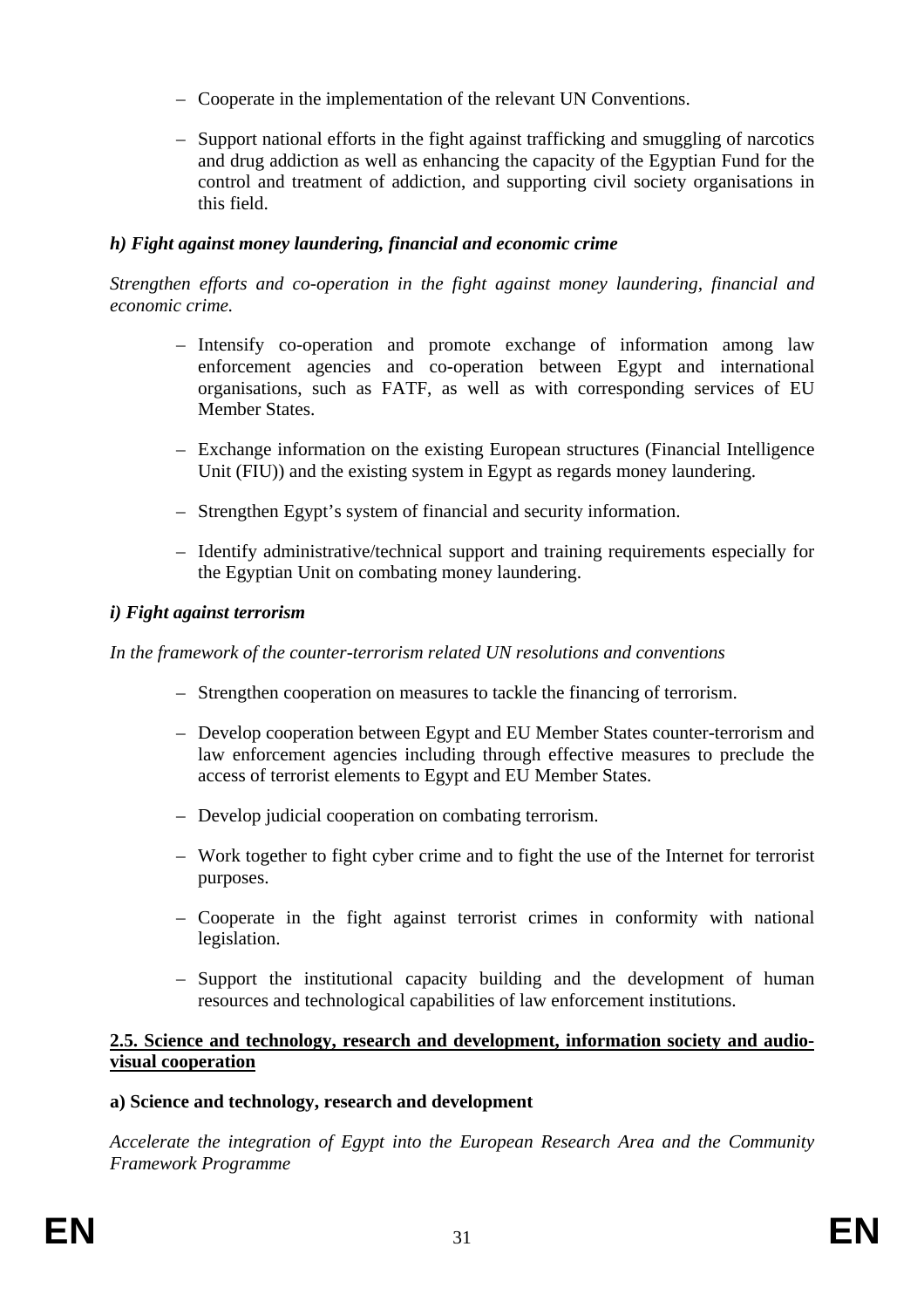- Start implementation of the agreement on Scientific and Technological Cooperation.
- Put into place and ensure the well-functioning of a network of national contact points for the 6/7th Framework programme and link them up with the national RDT and innovation operators as well as with other EU Science and Technology activities.
- Pursue EU-Egypt cooperation in RDT-I, identifying the priority sectors of mutual interest, the instruments and means of cooperation and implementation policies and strategies, including the promotion of links between centers of excellence on both sides.
- Disseminate research results to all potential users, develop a "patent culture" and set up intellectual property offices in technology parks and universities, including support for the introduction of a doctoral level programme in intellectual property law in the framework of the Agreement on Scientific and Technological Cooperation.

#### *Develop the scientific and technological capacity with a focus on the use of RTD results by the industrial and SME sector*

- Strengthen human, material and institutional resources in order to improve the capacities of RDT-I operators, including quality evaluation and management processes.
- Adopt a strategy for regional technopoles with a view to organising a dialogue between all those involved in research and end-users (industry, SMEs) and implementing interaction mechanisms between research and industry, publicprivate sector.
- Explore possibilities for EU support in the setting up and running of a National Fund for Scientific Research and Development.

# *Promote the integration of Egypt into scientific high-level exchanges*

- Reinforce Egypt's participation in international exchange and mobility programmes, in particular the Marie Curie scholarships; foresee appropriate mechanisms for return and integration to Egypt.
- Reinforce the exchange of personnel in the joint projects and Centres of Excellence as well as promote and facilitate the participation of Egyptian scientists in international scientific debates and fora.
- Promote the access of Egyptian scientists to European scientific databases.
- Promote the participation of Egyptian scientists in European research groups also in the field of innovation.

## *b) Information society*

*Further progress in electronic communications policy and regulation*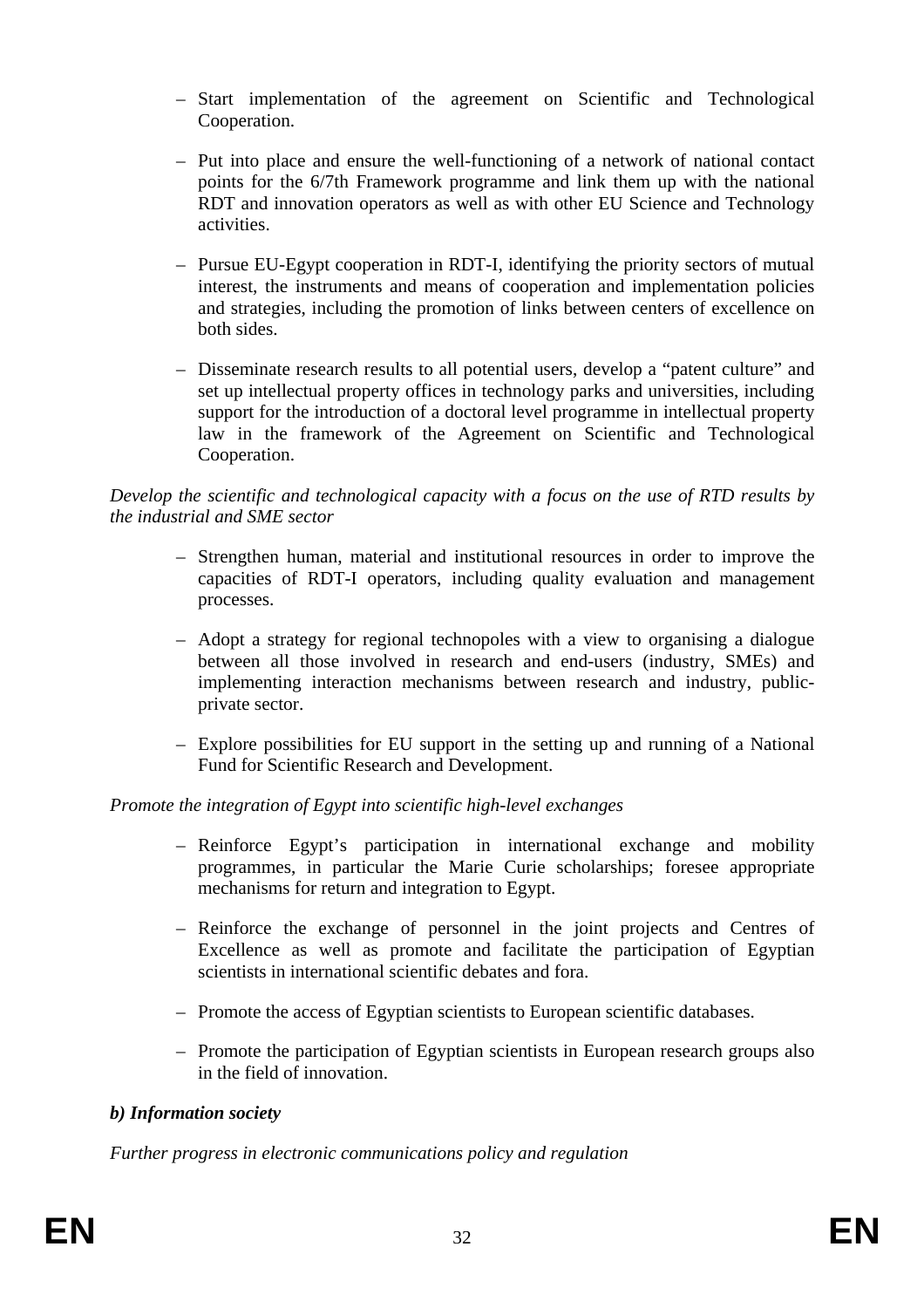- Pursue and support the implementation of the national policy on the development of the information society sector.
- Pursue and support the development of a comprehensive regulatory framework that would fulfil effectively all aspects of its mandate. Areas of interest would include: number portability, privacy protection and information security, a stateof-art cost accounting system and subsequent cost-orientation of tariffs, users' rights, and universal service obligations and management.
- Liberalise the fixed telephony market and continue the liberalisation of the mobile telephony market according to national priorities.
- Improve the efficiency of the National Telecommunications Regulatory Authority by providing capacity building in areas of competition and regulation to ensure fair competition in a de-regulated market.

#### *Further progress in the development and use of Information Society applications*

- Promote the use of new technologies and electronic means of communications by businesses, government and citizens in areas such as e-Business, e-Government, e-Health, e-Learning, e-Culture and e-content.
- Cooperate in regional eStrategies such as EUMEDIS, New Approaches on telecommunications Policies (NATP) and similar programs.
- Adopt a specific plan to promote the participation of Egypt in the IST part of the Framework Programmes as well as other EU science and technology activities.
- Continue broadband development in order to increase internet penetration.
- Reinforce the skills of citizens and their access to ICT in order to overcome the digital divide.
- Encourage the different stakeholders to contribute efficiently to the implementation of the Information Society in Egypt.
- Exchange experience and cooperate on Information Society policies of global relevance, such as Internet Governance, information security and combat against cyber crime, convergence between electronic communications and media.
- Promote the transfer of know-how in the introduction of Information Society networks and services.
- Improve connectivity between Egypt and Europe.

#### *c) Audio-visual cooperation*

#### *Create conditions for an environment favouring co-operation in the audio-visual area*

Work towards the development of a transparent, efficient and predictable regulatory system including through the establishment of an independent regulatory authority in the audio-visual sector.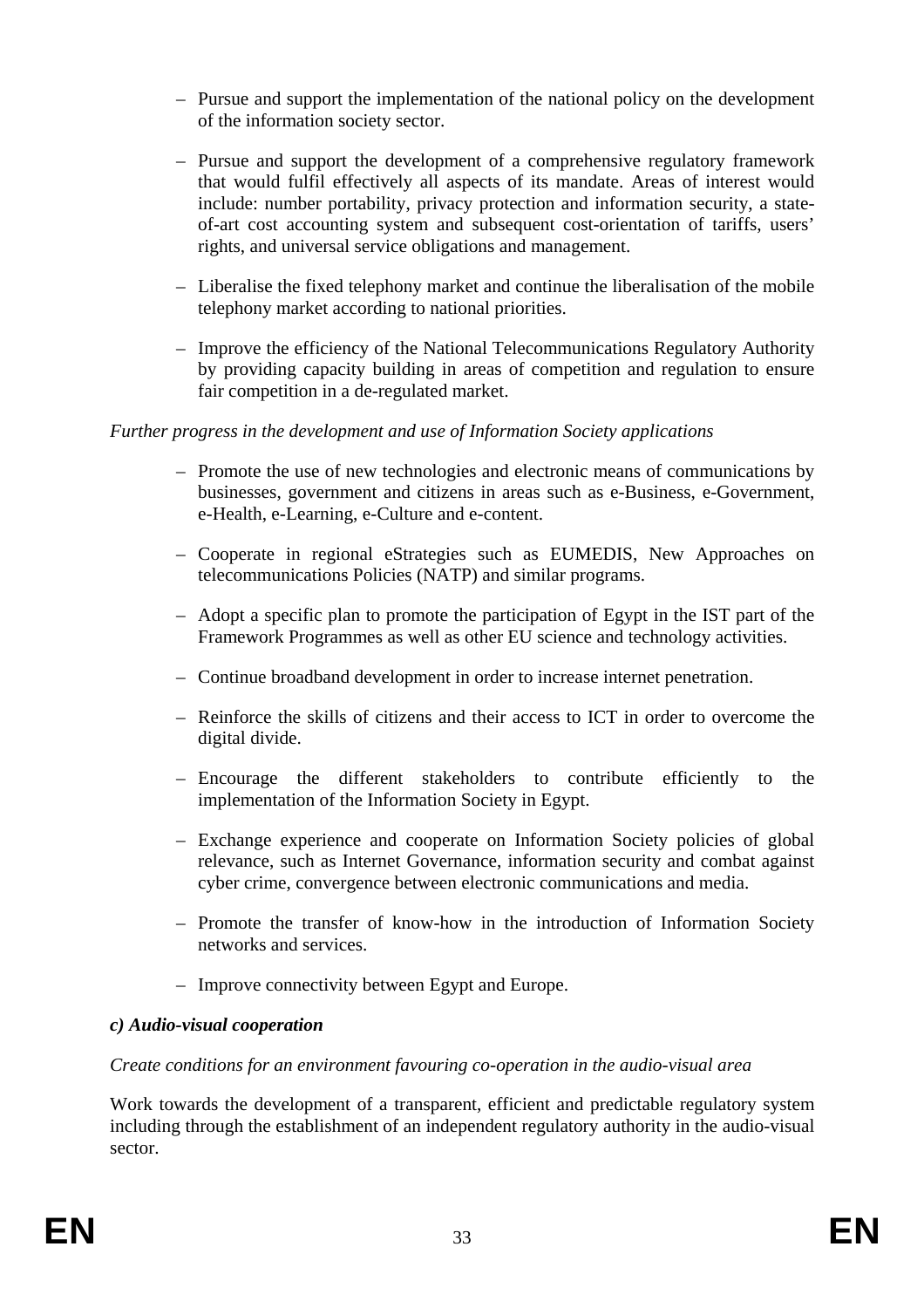- Promote an exchange of views on audiovisual policy.
- Encourage the exchange of information and experience with regard to regulatory aspects of the audiovisual sector.
- Strengthen human resource capacities and exchange of experience in the domains of audiovisual.

# **2.6. People-to-people contacts**

## *a) Culture*

## *Enhance cultural co-operation between Egypt and EU and its Member States*

- Enhance cooperation through exchange of information, experience and expertise, in cultural sectors in line with Article 71 of the AA, in particular as regards the protection of historic monuments and cultural heritage, promotion of translations as well as capacity building and communication skills development.
- Enhance Egypt's participation in the relevant EC cultural cooperation programmes of the Euro-Med partnership inter alia by developing appropriate structures.

## *Dialogue between cultures*

- Enhance dialogue between cultures, taking into consideration the principles embodied in the Action Programme for the Dialogue between Cultures and Civilizations, adopted by the Valencia Ministerial Meeting in April 2002 and taking advantage of Egypt's hosting Anna Lindh Euro-Mediterranean Foundation for the dialogue between cultures.
- Exchange views on the UNESCO Convention on the protection and promotion of the diversity of cultural expressions including its development aspects, and promote its ratification and cooperate in its implementation.
- Promote initiatives aiming at bringing closer cultures and civilizations.

# b) *Youth and sport issues*

## *Enhance co-operation in the field of youth and sport*

- Enhance youth exchanges and co-operation in the field of non-formal education and intercultural dialogue.
- Promote mutual knowledge among Egyptian and European youths of their respective cultures and fostering tolerance.
- Provide the best practices in establishing national councils for youth in EU Member States and on drafting youth policies.
- Promote a dialogue between EU and Egypt on sport issues.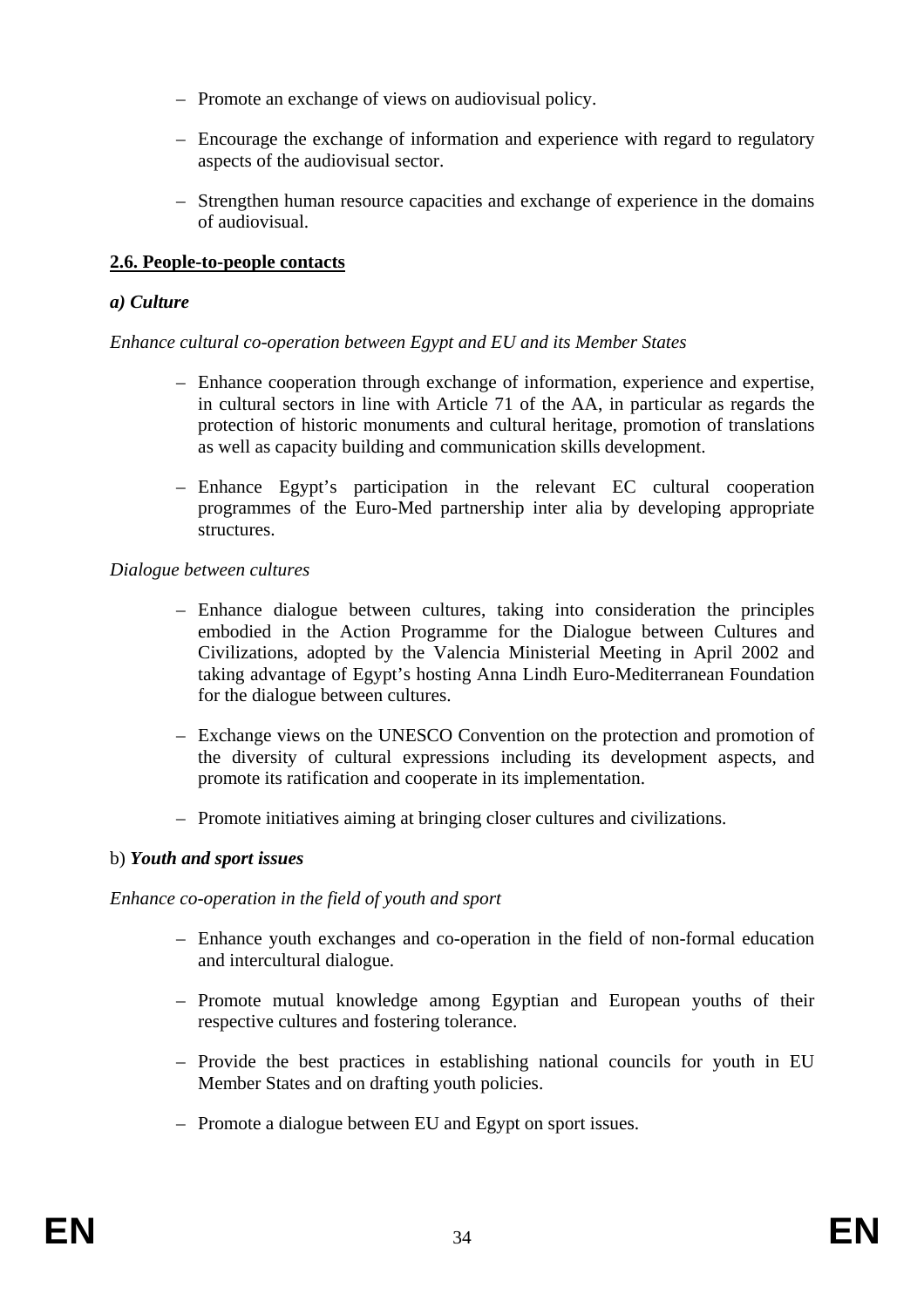- Exchange of experience with the EU Member States on the management of various sports sectors.
- Ensure the continued successful implementation of the Euro-Med Youth programme by developing an effective national management structure.

## *c) Civil society co-operation*

- Examine the scope for further improving the legal and administrative framework for the operation of civil society organizations.
- Support the Egyptian Non-Governmental Organizations in contributing effectively in the economic, political and social development process in accordance with national legislation.

# **3. Joint monitoring**

The Action Plan will be submitted for formal adoption to the EU-Egypt Association Council.

The Action Plan will give orientation for the cooperation between the EU and Egypt.

The joint bodies established under the Association Agreement will advance and monitor the implementation of the Action Plan on the basis of regular reports on its implementation.

A first review of the implementation of the Action Plan will be undertaken within two years of its adoption.

The Action Plan can be regularly amended and/or updated jointly to reflect progress in addressing the priorities.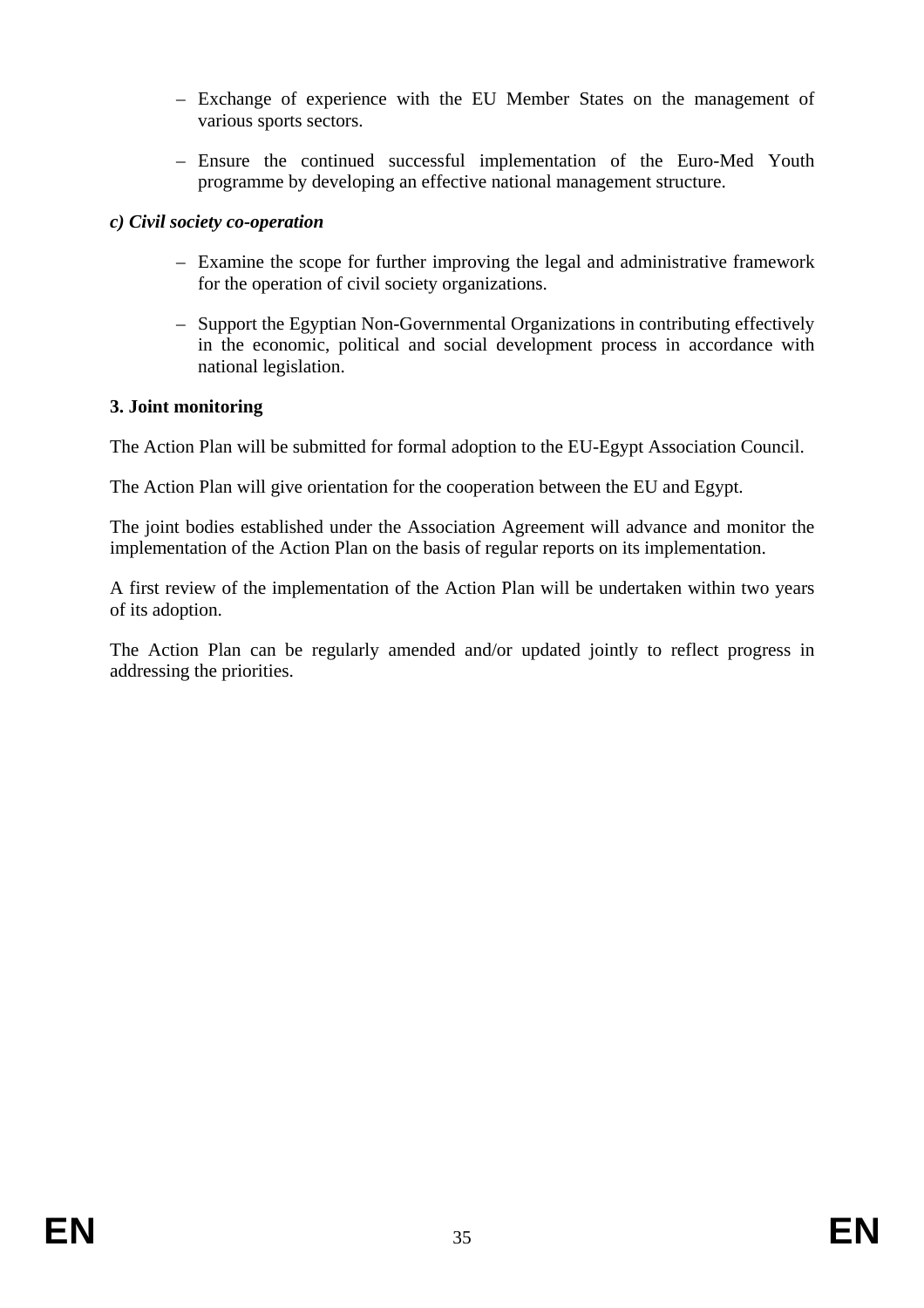# **Glossaire**

- EASA: European Aviation Safety Agency
- ECAA: Egyptian Civil Aviation Authority
- EUMEDIS: Euro-Mediterranean Information Society
- FATF: Financial Action Task Force on Money Laundering
- FDI: Foreign Direct Investments
- FEMIP: Facility for Euro-Mediterranean Investment and Partnership
- GATS: General Agreement on Trade in Services
- GFCM: General Fisheries Commission for the Mediterranean
- ICAO: International Civil Aviation Organization
- ICT: Information and Communication Technology
- IPPC: International Plant Protection Convention
- ILO: International Labour Organisation
- IMO: International Maritime Organization
- IPR : Intellectual Property Rights
- ISPS: International Ship and Port Facility Security
- IST: Information Society Technologies
- JAA Joint Aviation Authorities
- MARPOL: International Convention for the Prevention of Marine Pollution from Ships
- NCHR: National Council for Human Rights
- NEPAD: New Partnership for Africa's Development
- OECD : Organisation for Economic Co-operation and Development
- OIE: Organisation Mondiale de la Santé Animale
- R&D: Research and Development
- RDT-I: Research, Technological Development and Innovation
- SME: Small and Medium Enterprises
- SOLAS: International Convention for the Safety of Life at Sea